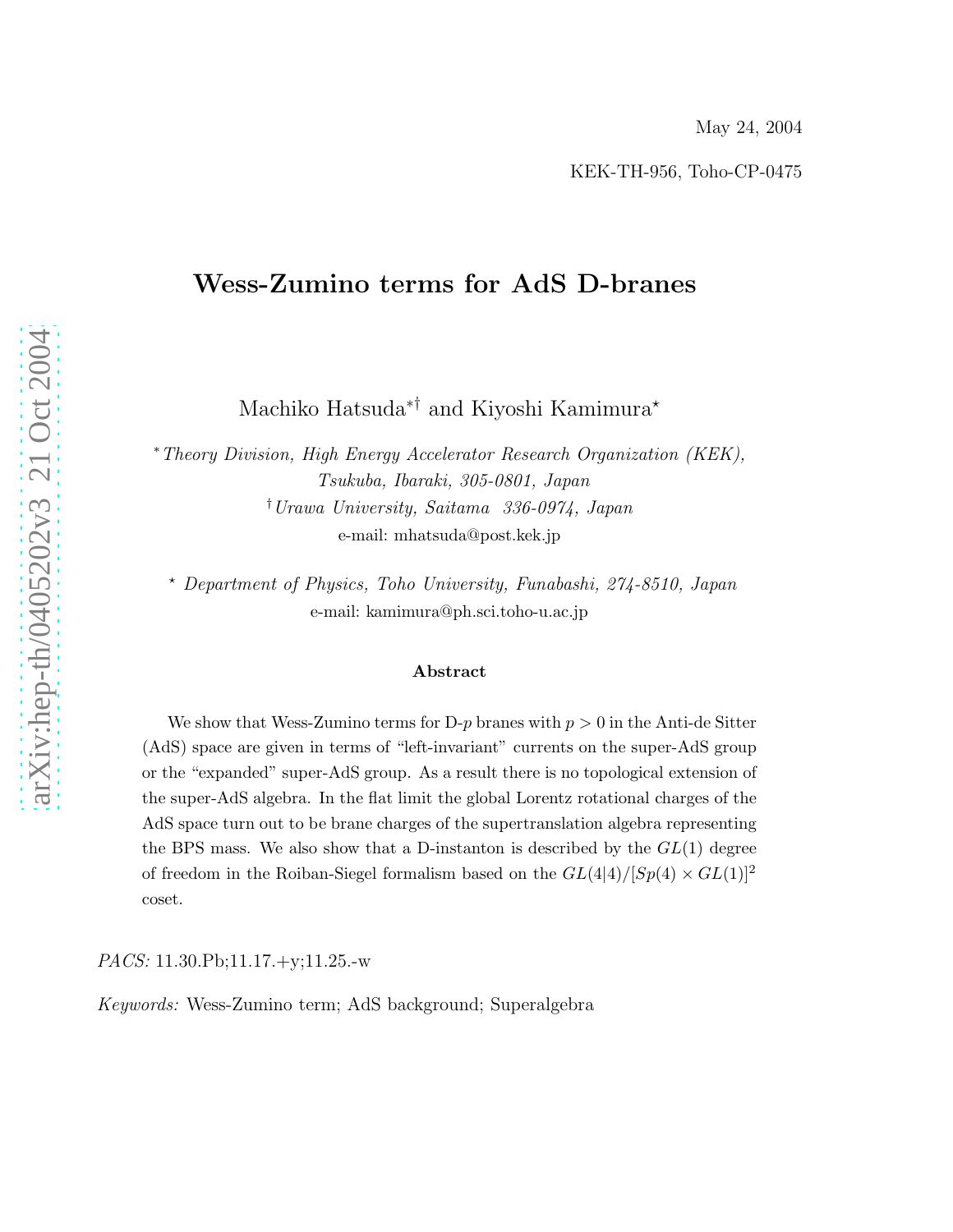# 1 Introduction

Dynamics of supersymmetric extended objects play essential roles in nonperturbative aspects of superstring theories. A supersymmetric  $p$ -brane is described by an action with a Wess-Zumino (WZ) term. In contrast to that geometrical interpretation of flat p-branes are discussed well in  $[1]$  and  $[2]$ , the one for AdS *p*-branes has not been clarified. The WZ term for a flat p-brane is characterized by the nontrivial element of the  $(p + 2)$ -th Chevalley-Eilenberg cohomology of the super-translation group [\[1\]](#page-16-0), and the superalgebra contains topological charges originated from the WZ term [\[2\]](#page-16-1). The superalgebra gives a BPS condition with the BPS mass determined by the topological charge.

Chevalley and Eilenberg formulated cohomology theory of Lie algebras [\[3\]](#page-16-2): let  $C^q(G, P)$ be a vector space of q-th cochain for a representation  $P$  of a Lie algebra  $G$  over a field of characteristic 0. In our case  $c \in C<sup>q</sup>(\mathcal{G}, \mathbb{R})$  is a left-invariant (LI) differential q form on the group  $\mathcal G$  mapping to real space  $\mathbb R$ , and then the cohomology group is defined as  $H^q(\mathcal{G}, \mathbb{R}) = Z^q(\mathcal{G}, \mathbb{R})/B^q(\mathcal{G}, \mathbb{R})$  with  $Z^q(\mathcal{G}, \mathbb{R}) = \{c \in C^q(\mathcal{G}, \mathbb{R}) \mid dc = 0\}$  and  $B^q(\mathcal{G}, \mathbb{R}) = \{dc \mid c \in C^{q-1}(\mathcal{G}, \mathbb{R})\}.$  A super-*p*-brane in a flat space is described by the  $(p+1)$ -form WZ term c, and is classified by the nontrivial class of the  $(p+2)$ -th CE cohomology of  $\mathcal{G} =$  the "supertranslation" group

$$
dr = 0, \quad r = dc, \quad r \in C^{p+2}(\mathcal{G}, \mathbb{R}), \quad c \notin C^{p+1}(\mathcal{G}, \mathbb{R}) \quad . \tag{1.1}
$$

The WZ term is not manifestly superinvariant but pseudo-invariant so the supercharge is modified, and this modification contributes to topological terms in the flat superalgebra.

Recently brane dynamics in AdS spaces have been examined widely following the early works by Metsaev and Tseytlin  $[4, 5]$  $[4, 5]$ . In these references the WZ terms of p-branes for  $p = 1, 3$  are given as a  $(p+2)$ -dimensional integration of the closed  $(p+2)$ -forms. On the other hand it was shown that in AdS spaces the WZ terms for p-branes can be written in terms of the left-invariant (LI) currents for  $p = 1$  cases [\[6,](#page-16-5) [7,](#page-17-0) [8,](#page-17-1) [9\]](#page-17-2), and for a  $p = 0$  case [\[10\]](#page-17-3). These WZ terms are manifestly superinvariant so there is no modification of the supercharges, therefore no topological charge in the superalgebras appears. It was also shown that the topological brane charges in a flat superalgebra can be traced back into the super-AdS algebra through the limiting procedure. For a BPS 0-brane in  $AdS_2 \times S^2$ space the origin of the 0-brane charge is the Lorentz rotation charge of the AdS algebra [\[10\]](#page-17-3). To clarify these issues for more general cases, in this paper we focus on  $D_p$ -branes for  $p = -1, 1, 3$  in the  $AdS_5 \times S^5$  space.

The closed 5-form for an AdS D3-brane is obtained in the reference [\[5\]](#page-16-4). It is not simple enough to find the explicit local form of the WZ term to examine the superalgebra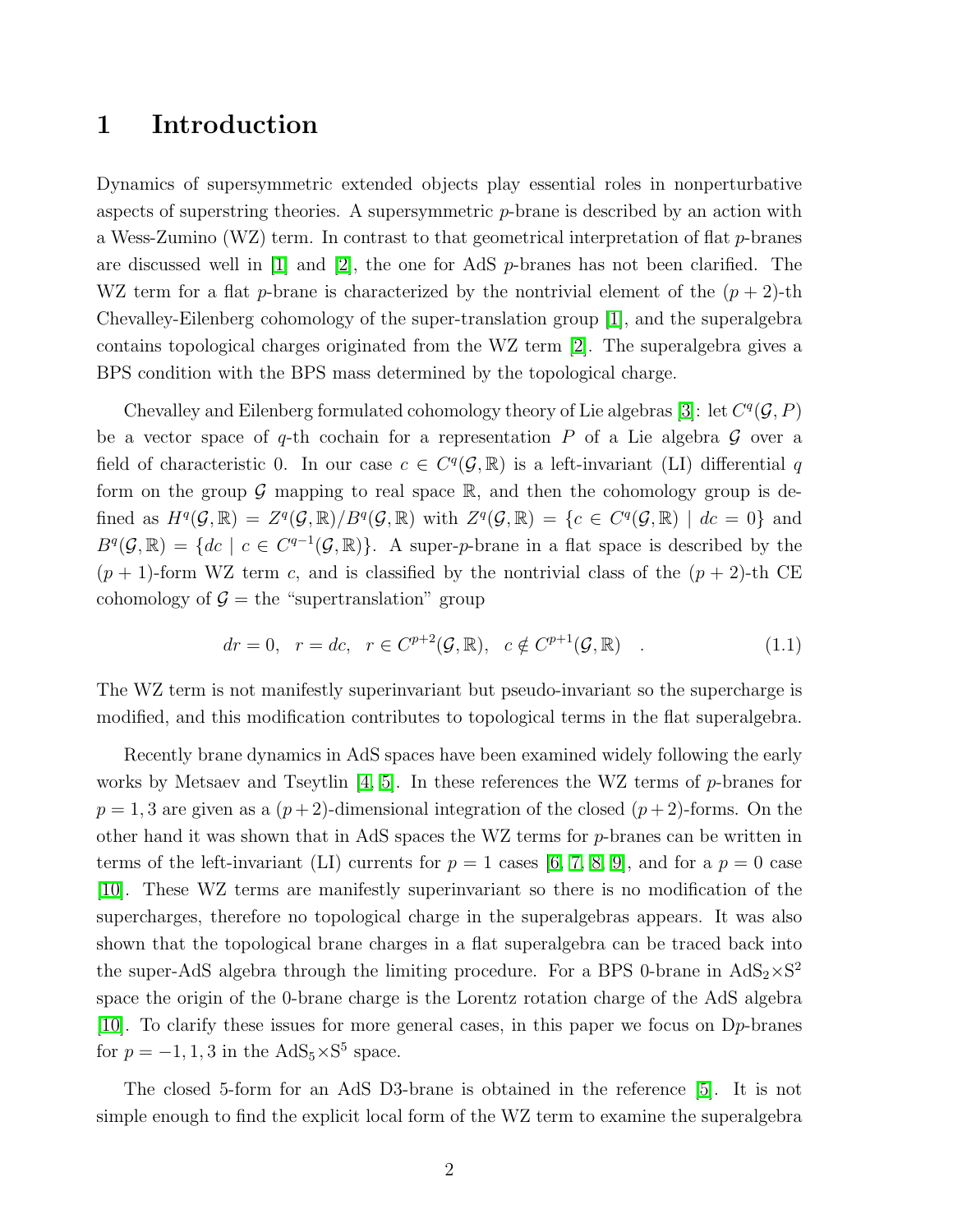and the brane charges. In this paper we use "expansion" technique. It was originally introduced in [\[8,](#page-17-1) [11\]](#page-17-4) as a generalization of the Inönü-Wigner (IW) contraction [\[12\]](#page-17-5), and further developed in [\[13\]](#page-17-6). The IW contraction relates the super-AdS algebra with the supertranslation algebra, while the generalized IW contraction is useful to relate the WZ term in the AdS space and the one in the flat space [\[8\]](#page-17-1). This generalization is a contraction in which the next to leading terms in the expansion parameter, inverse of the AdS radius, are kept. It was also shown that the expansion truncated at certain order gives another closed algebra [\[11\]](#page-17-4). In this paper we will show that this "expansion" procedure without truncation is useful to analyze the WZ term.

The organization of this paper is the following. In the next section we will review the Roiban-Siegel formulation [\[7\]](#page-17-0) which makes these computation possible. In the section 3 after reviewing the closed 3-form and its 2-form WZ term for an AdS superstring, we examine the ones for an AdS D-string. By taking care of  $GL(1)$  degree of freedom carefully, the field strength for an AdS D-instanton is obtained. In the section 4, we first examine the closed 5-form and the 4-form WZ term for an bosonic D3-brane. We will show that it can not be written in terms of  $LI$  currents of  $AdS<sub>5</sub>$  algebra. We analyze it by using the "expansion" procedure. It turns out that the 4-form potential can be written in terms of the "expanded" currents of the  $AdS<sub>5</sub>$  LI currents. Next we examine the ones for an super D3-brane. In the section 5 the flat limit is discussed. We will discuss that there is no topological extension of the super-AdS algebra by examining the super-variation of the WZ term concretely. We will also discuss the origin of the topological terms of the flat superalgebra in the super-AdS algebra.

### 2 Notations

The non-linear realization of the super  $AdS_5 \times S^5$  group has been discussed in [\[4,](#page-16-3) [5\]](#page-16-4) using

$$
\frac{PSU(2,2|4)}{SO(5,1)\otimes SO(6)}\tag{2.1}
$$

In an alternative formulation of it Roiban and Siegel used the coset [\[7\]](#page-17-0)

$$
G = \frac{GL(4|4)}{[Sp(4) \otimes GL(1)]^2} \sim \frac{PSU(2,2|4)}{SO(5,1) \otimes SO(6)} \tag{2.2}
$$

It requires a Wick rotation for the matrix valued coordinate of  $G$  to be the real coordinates, and introduces scaling factors of  $\left[GL(1)\right]^2$ . This formulation made computations of the equations of motion and the symmetry algebras much easier [\[14\]](#page-17-7). We follow the notations of [\[7\]](#page-17-0) and [\[14\]](#page-17-7) in this paper.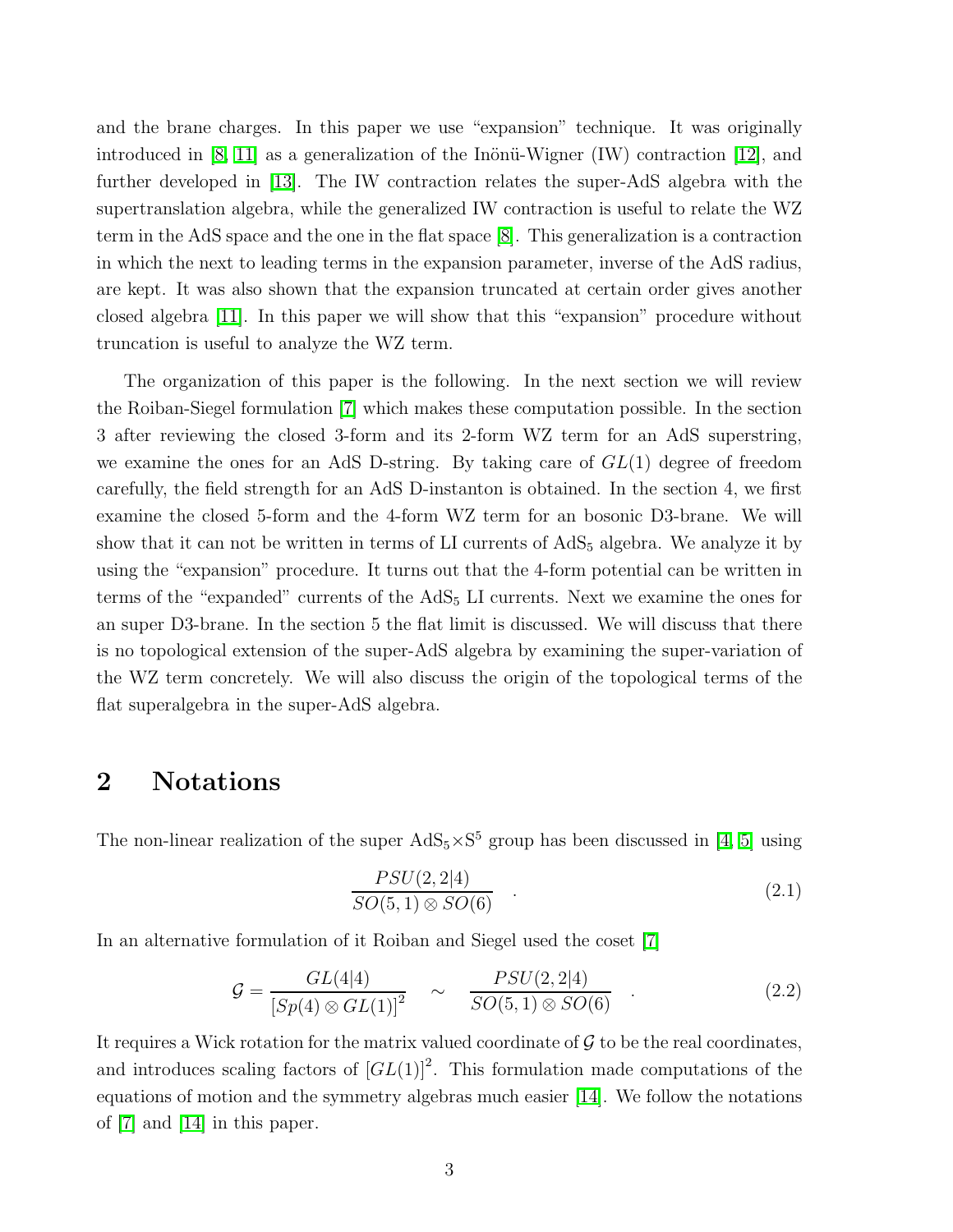An element of the coset  $Z_M^A$  is transformed under a global  $GL(4|4)$  group element g with the indices  $M = m, \bar{m}, (m, \bar{m} = 1, \dots, 4)$  as

$$
Z_M^A \rightarrow g_M^N Z_N^B h_B^A \tag{2.3}
$$

where h is a local  $[Sp(4) \otimes GL(1)]^2$  group element with  $A = a, \bar{a}, (a, \bar{a} = 1, \dots, 4)$ . The LI 1-form current is given by

<span id="page-3-0"></span>
$$
J_A{}^B = Z_A{}^M dZ_M{}^B \tag{2.4}
$$

and transforms as

$$
J \ \to \ h^{-1} \ J \ h \ + \ h^{-1} \ d \ h. \tag{2.5}
$$

The bosonic components are decomposed as

<span id="page-3-2"></span>
$$
J^{ab} = J^{\langle ab \rangle} + J^{(ab)} - \frac{1}{4} C^{ab} \text{tr} J \equiv \langle \mathbf{J} \rangle + (\mathbf{J}) - \frac{1}{4} C \text{ tr} \mathbf{J}
$$
  
\n
$$
J^{\bar{a}\bar{b}} = J^{\langle \bar{a}\bar{b} \rangle} + J^{\langle \bar{a}\bar{b} \rangle} - \frac{1}{4} C^{\bar{a}\bar{b}} \text{tr} J \equiv \langle \bar{\mathbf{J}} \rangle + (\bar{\mathbf{J}}) - \frac{1}{4} C \text{ tr} \bar{\mathbf{J}}
$$
\n(2.6)

The index  $\langle ab \rangle$  denotes antisymmetric traceless index which can be expanded by  $(C\gamma_\alpha)^{ab}$ , and the index (ab) denotes symmetric index expanded by  $(C_{\gamma_{\alpha\beta}})^{ab}$  with the 5-dimensional gamma matrices  $\gamma_{\alpha}$ ,  $(\alpha = 0, \dots, 4)$ . The  $Sp(4)$  invariant antisymmetric metric C, denoted by " $\Omega$ " in [\[7\]](#page-17-0), is the charge conjugation matrix, with  $C^{-1} = C^{T} = -C$ , in this paper. Trace is taken as  $tr M = M^a{}_a = M^{ab}C_{ba}$ . The fermionic components of J in [\(2.4\)](#page-3-0) will be denoted by small characters;

$$
J^{a\bar{b}} = j^{a\bar{b}} \quad , \quad J^{\bar{a}b} = \bar{j}^{\bar{a}b} \quad . \tag{2.7}
$$

These LI 1-forms satisfy the Maurer-Cartan (MC) equations,  $-dJ_A{}^B = J_A{}^C J_C{}^B$ , more explicitly

$$
\begin{cases}\n-d\langle \mathbf{J} \rangle = (\mathbf{J})\langle \mathbf{J} \rangle + \langle \mathbf{J} \rangle(\mathbf{J}) + \langle j\overline{j} \rangle = \{(\mathbf{J}), \langle \mathbf{J} \rangle\} + \langle j\overline{j} \rangle \\
-d(\mathbf{J}) = \langle \mathbf{J} \rangle \langle \mathbf{J} \rangle + (\mathbf{J})(\mathbf{J}) + (j\overline{j}) = \langle \mathbf{J} \rangle^2 + (\mathbf{J})^2 + (j\overline{j}) \\
-d\overline{j} = \langle \mathbf{J} \rangle \overline{j} + (\mathbf{J})\overline{j} + j\langle \mathbf{J} \rangle + j(\mathbf{J}) - \frac{1}{4}(\text{StrJ})\overline{j} \\
-d\overline{j} = \langle \mathbf{J} \rangle \overline{j} + (\mathbf{J})\overline{j} + \overline{j}\langle \mathbf{J} \rangle + \overline{j}(\mathbf{J}) + \frac{1}{4}(\text{StrJ})\overline{j}\n\end{cases}
$$
\n(2.8)

<span id="page-3-1"></span>and similar expressions for barred sectors. It is noted that we use a notation in which the exterior derivative "d" commutes with both Grassman even and odd components of " $Z_M{}^{A}$ ".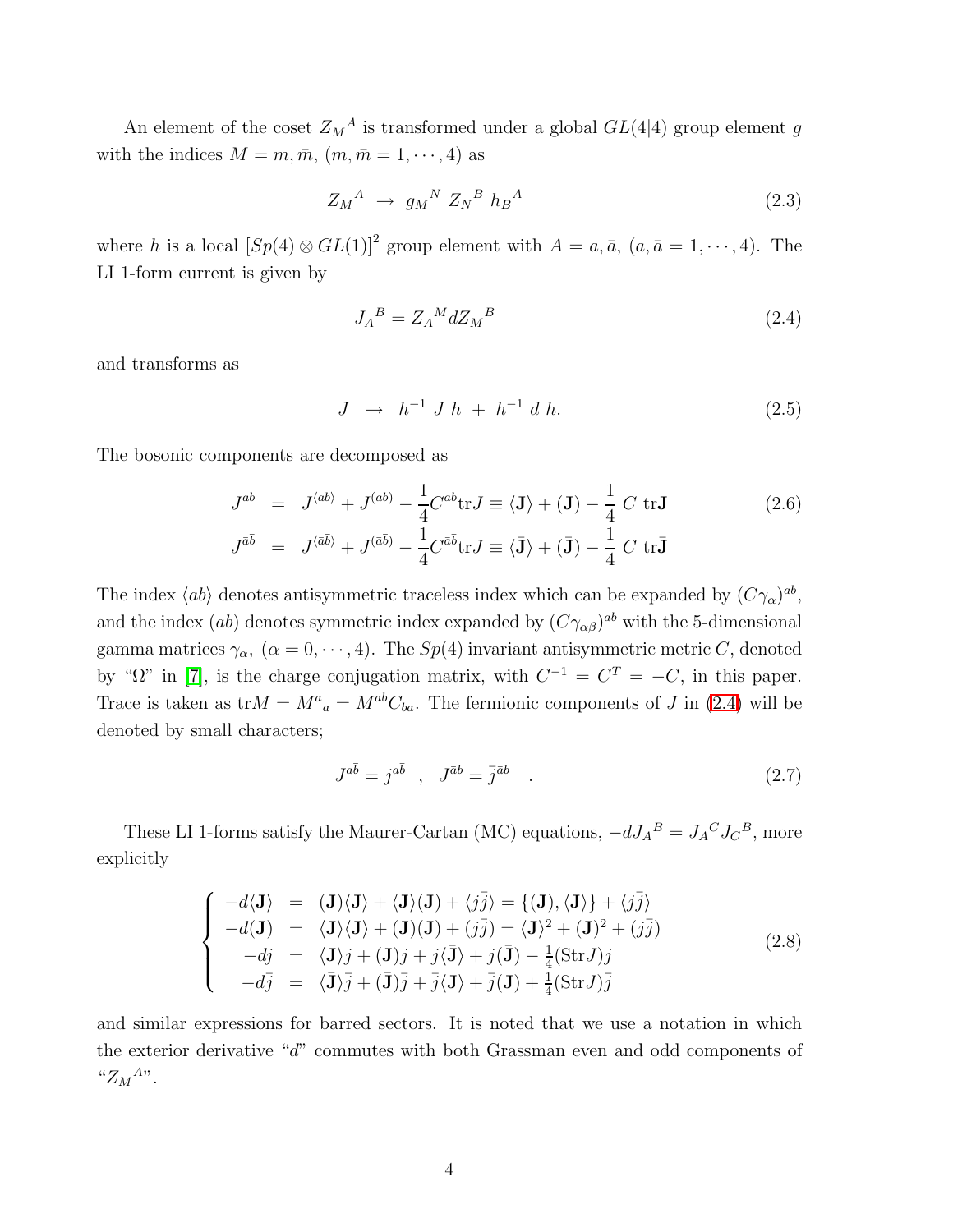# 3 2-form WZ terms

#### 3.1 Superstring

The  $\kappa$ -symmetry of a superstring requires the 2-form WZ term. It was shown in [\[7\]](#page-17-0) that the WZ term for an AdS-string is given as

$$
\mathcal{L}_{WZ,\text{AdS},\text{F1}} = B_{[2]}^{\text{NS}} = B_{[2]-} \tag{3.1}
$$

<span id="page-4-2"></span>with

<span id="page-4-1"></span>
$$
B_{[2]\pm} = \frac{1}{2} \left\{ E^{1/2} J^{a\bar{b}} J_{a\bar{b}} \pm E^{-1/2} J^{\bar{a}b} J_{\bar{a}b} \right\} = \frac{1}{2} \text{tr} \left\{ E^{1/2} j j \pm E^{-1/2} \bar{j} \bar{j} \right\} \tag{3.2}
$$

and it has the correct flat limit. The invariance under the local  $GL(1)$  scaling transformations requires introducing  $E = \text{Sdet} Z_M^A$  factors. In the gauge  $E = 1$  the coset  $G = GL(4|4)/[Sp(4)\otimes GL(1)]^2$  reduces into  $PSL(4|4)/[Sp(4)]^2$ . The closed three form is given by

<span id="page-4-3"></span>
$$
dB_{[2]}^{\text{NS}} = H_{[3]}^{\text{NS}} \quad , \quad H_{[3]}^{\text{NS}} = H_{[3]+} \tag{3.3}
$$

with

<span id="page-4-4"></span>
$$
H_{[3]\pm} = \langle \mathbf{J} \rangle^{ab} \left\{ E^{1/2} \langle J_a^{\bar{b}} J_{b\bar{b}} \rangle \pm E^{-1/2} \langle J^{\bar{a}}{}_a J_{\bar{a}b} \rangle \right\} - \langle \mathbf{J} \rangle^{\bar{a}\bar{b}} \left\{ E^{1/2} \langle J^a{}_{\bar{a}} J_{a\bar{b}} \rangle \pm E^{-1/2} \langle J_{\bar{a}}{}^a J_{\bar{b}a} \rangle \right\}
$$
  
=  $-\text{tr} \left[ \langle \mathbf{J} \rangle \left\{ E^{1/2} \langle jj \rangle \pm E^{-1/2} \langle jj \rangle \right\} - \langle \bar{\mathbf{J}} \rangle \left\{ E^{1/2} \langle jj \rangle \pm E^{-1/2} \langle jj \rangle \right\} \right]$  (3.4)

satisfying

<span id="page-4-0"></span>
$$
d(B_{[2]\mp}) = H_{[3]\pm} \quad . \tag{3.5}
$$

Then the 3-form field strengths in the super-AdS space [\(3.5\)](#page-4-0) are trivial elements of the 3-rd CE cohomology of  $\mathcal{G}$ ,

$$
dH_{[3]} = 0, \quad H_{[3]} = dB_{[2]}, \quad H_{[3]} \in C^3(\mathcal{G}, \mathbb{R}), \quad B_{[2]} \in C^2(\mathcal{G}, \mathbb{R}) \quad . \tag{3.6}
$$

Since these left invariant 2-forms are manifestly global superinvariant, the supercharges do not contain additional shift from the WZ action. So there is no topological extension of the superalgebra for a AdS-superstring.

#### 3.2 D-string and D-instanton

<span id="page-4-5"></span>The WZ term for D<sub>p</sub>-brane is given as the integral of the closed and invariant  $(p+2)$ -form,  $d\mathcal{L}_{WZ}$ 

$$
d\mathcal{L}_{WZ} = e^{\mathcal{F}} \mathcal{R} = e^{d\mathcal{A}} \hat{\mathcal{R}} \quad , \quad \mathcal{F} = d\mathcal{A} - B_{[2]}^{NS} \quad , \quad \hat{\mathcal{R}} = e^{-B_{[2]}^{NS}} \mathcal{R} \tag{3.7}
$$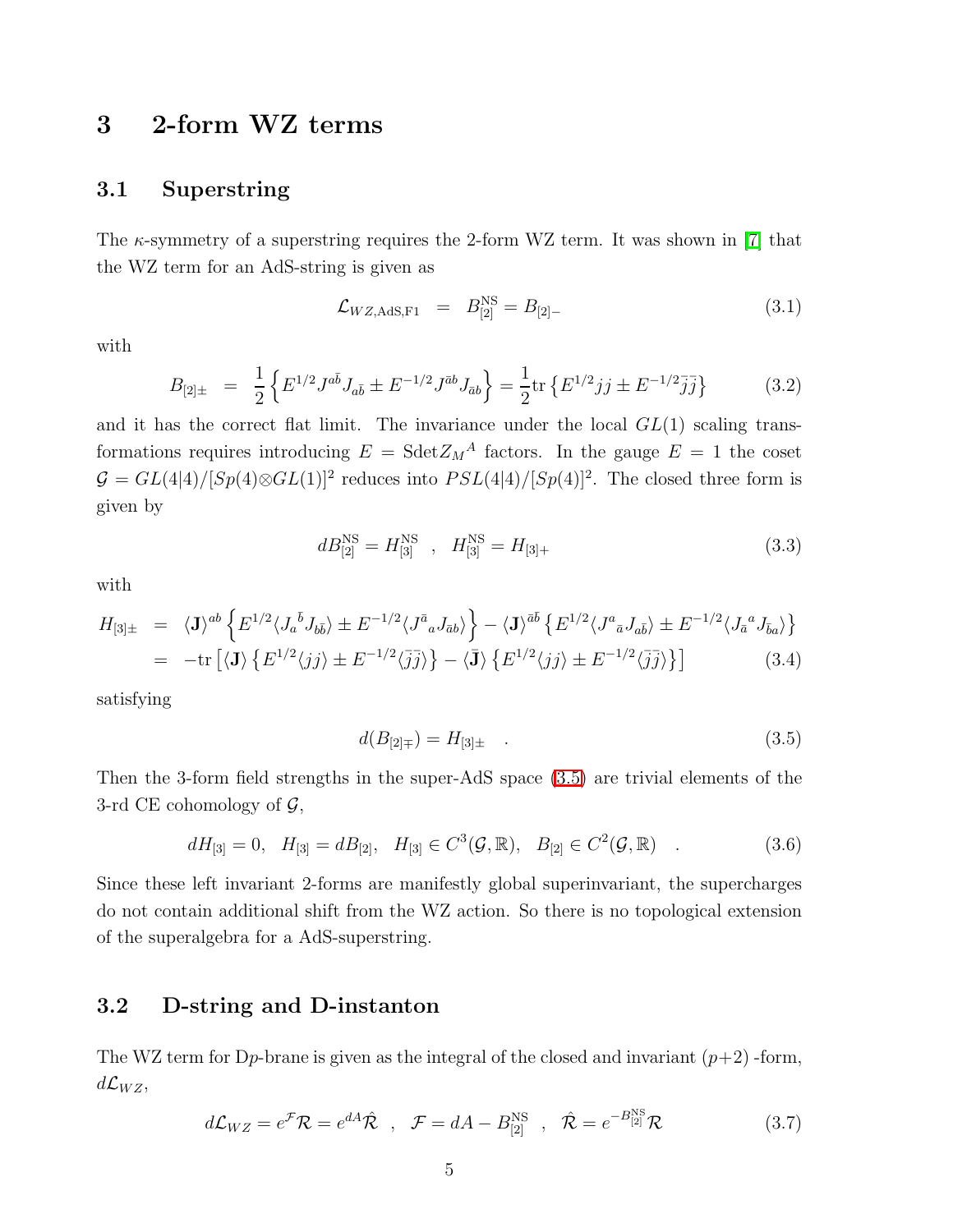where  $\hat{\mathcal{R}}$  satisfies  $d\hat{\mathcal{R}} = 0$  while  $d\mathcal{R} = H_{[3]}^{NS}\mathcal{R}$ . We comment that the Dirac-Born-Infeld U(1) gauge field A and  $B_{[2]}^{NS}$  are separately superinvariant,  $\delta_{\epsilon}A = \delta_{\epsilon}B_{[2]}^{NS} = 0$ , in our formulation. This is possible by the existence of total derivative bilinear term,  $d(\theta d\bar{\theta})$ , in  $B_{[2]}^{\text{NS}}$  which can not be introduced in the conventional 2-form  $\int H_{[3]}^{\text{NS}}$  as discussed in [\[8\]](#page-17-1).

Recently it is observed that  $PSU(2, 2|4)$  is extended to  $SU(2, 2|4)$  by an external automorphism  $U(1)_B$  under the circumstance of the existence of BPS multiplets in the  $\mathcal{N} = 4$  SYM [\[15\]](#page-17-8). In our description the  $E = 1$  gauge fixing of  $GL(1)$  plays the similar role, so we also keep the  $GL(1)$  field unfixed. In the reference [\[7\]](#page-17-0) the auxiliary  $GL(1)$ field, E, is introduced to preserve the local  $GL(1)$  invariance of the action [\(3.1\)](#page-4-1) and [\(3.2\)](#page-4-2), and the resultant three-form field strength includes  $E(3.3)$  $E(3.3)$  and  $(3.4)$ . For the R/R two-form we instead break the local  $GL(1)$  invariance to take into account the BPS effect as observed above. The 3-form field strength is determined in such a way that it does not depend on  $E$ ,

$$
\hat{\mathcal{C}}_{[2]} = \check{B}_{[2]+} \ , \ B_{[2]}^{\text{NS}} = \check{B}_{[2]-} \ , \ \check{B}_{[2]\pm} = \frac{1}{2} \text{tr} \{ jj \pm \bar{j} \} \tag{3.8}
$$

<span id="page-5-1"></span>satisfying

$$
d\check{B}_{[2]\pm} = \check{H}_{[3]\mp} + \frac{1}{2} \text{Str} J \check{B}_{[2]\mp} \ , \quad \check{H}_{[3]\pm} = -\text{tr}\left[ \langle \mathbf{J} \rangle \{ \langle jj \rangle \pm \langle \overline{j} \overline{j} \rangle \} - \langle \mathbf{\bar{J}} \rangle \{ \langle jj \rangle \pm \langle \overline{j} \overline{j} \rangle \} \right] \tag{3.9}
$$

<span id="page-5-0"></span>Then the exterior derivative of the  $R/R$  two-form becomes

$$
\hat{\mathcal{R}}_{[3]} \equiv d\hat{\mathcal{C}}_{[2]} = \check{H}_{[3]-} + \frac{1}{2} \text{Str} J \; \check{B}_{[2]-} \quad . \tag{3.10}
$$

On the other hand it is also written as

$$
\hat{\mathcal{R}}_{[3]} = \mathcal{R}_{[3]} - B_{[2]}^{NS} \mathcal{R}_{[1]} , \begin{cases} \mathcal{R}_{[3]} = \check{H}_{[3]-} \\ \mathcal{R}_{[1]} = -\frac{1}{2} \text{Str} J \end{cases}
$$
(3.11)

from [\(3.7\)](#page-4-5). If we identify  $\mathcal{R}_{11}$  as the field strength of a D-instanton, then the WZ term is given as

$$
\mathcal{L}_{WZ,\text{AdS,D instanton}} = \mathcal{C}_{[0]} \quad , \quad \mathcal{C}_{[0]} = \frac{1}{2} \ln E \tag{3.12}
$$

where  $StrJ = -d \ln E = 0$  is used. With this degree of freedom, the WZ term for an AdS-D-string is given by

$$
\mathcal{L}_{WZ, \text{AdS}, D1} = \hat{\mathcal{C}}_{[2]} + dA \; \mathcal{C}_{[0]} \quad . \tag{3.13}
$$

The WZ terms for AdS D-string and AdS D-instanton are written in terms of the LI 1-form currents or  $E = Sdet Z_M^A$  which are manifestly superinvariant. So there is no contribution to the supercharges from these WZ terms, then no topological term is produced in the AdS superalgebra.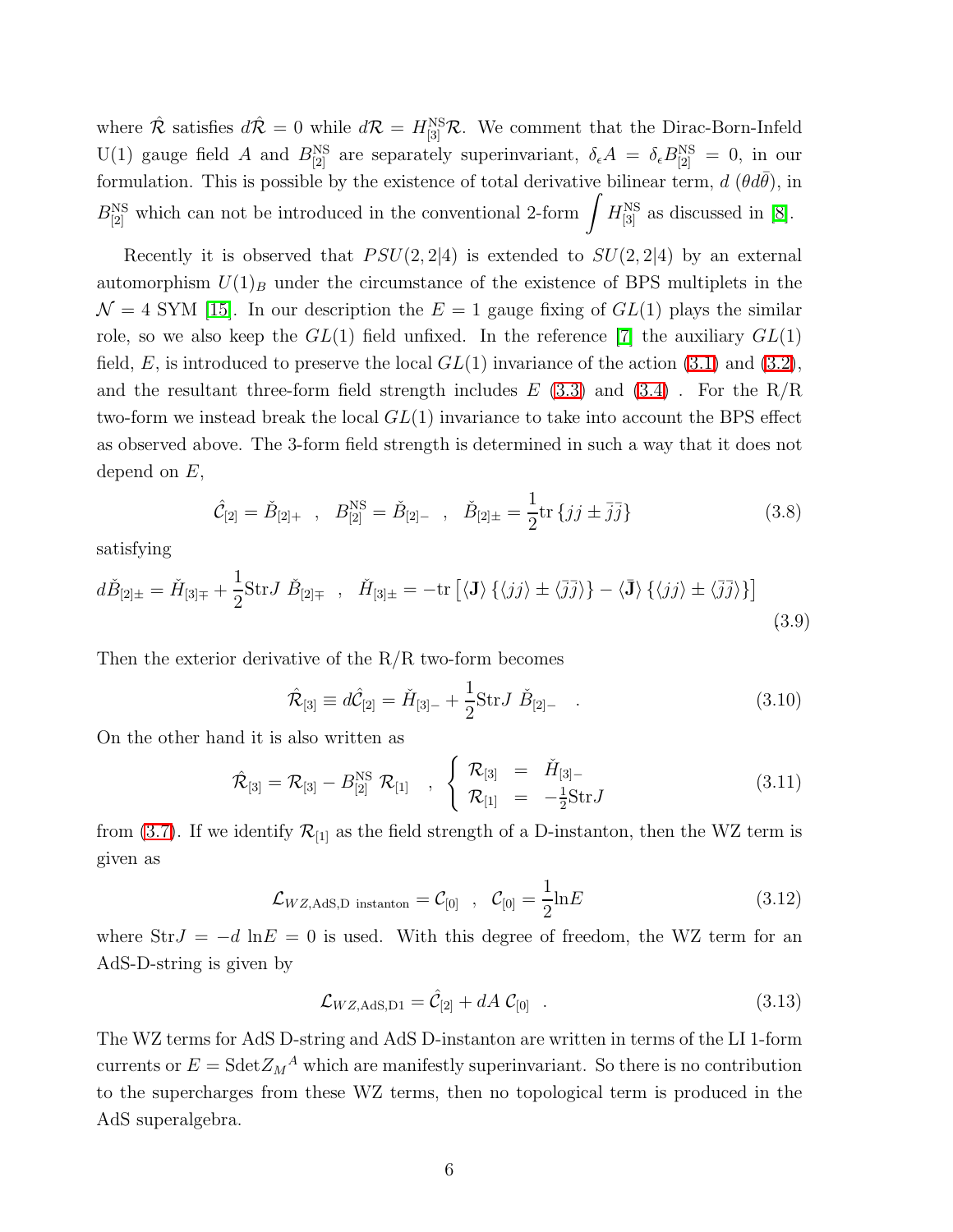# 4 4-form WZ term

In the  $AdS_5$  space the closed 5-form has a contribution from the 5-form RR flux [\[5\]](#page-16-4). At first we will concentrate on this bosonic 5-form RR flux effect and then we will extend it to the supersymmetric case.

#### 4.1 Bosonic D3-brane

We begin with the bosonic  $AdS_5$  background where  $\mathbf{z}_{m}^{a}$  is an element of the bosonic coset  $G = GL(4)/[Sp(4) \otimes GL(1)]$  and the LI current is  $\mathbf{j}_a{}^b = \mathbf{z}_a{}^m d\mathbf{z}_m{}^b$ . These currents are basis of the  $q$ -forms on  $G$ . They satisfy the following MC equations

<span id="page-6-0"></span>
$$
\begin{cases}\n-d\langle \mathbf{j} \rangle = \{(\mathbf{j}), \langle \mathbf{j} \rangle\} \\
-d\langle \mathbf{j} \rangle = (\mathbf{j})^2 + \langle \mathbf{j} \rangle^2\n\end{cases}
$$
\n(4.1)

Using them the closed and invariant "bosonic" 5-form is

$$
\hat{R}_{[5]} = \text{tr} \langle \mathbf{j} \rangle^5 \quad . \tag{4.2}
$$

The corresponding 4-form potential

<span id="page-6-4"></span><span id="page-6-1"></span>
$$
\hat{R}_{[5]} = d\hat{C}_{[4]} \quad , \quad \hat{C}_{[4]} = \int \hat{R}_{[5]} \tag{4.3}
$$

can be evaluated explicitly as follows. We take the local Lorentz  $Sp(4)$  and the  $GL(1)$ gauge choice as a "unitary gauge"

$$
\mathbf{z}_{m}{}^{a} = \frac{1}{\sqrt{1-x^{2}}} \mathbf{1}_{m}{}^{b} \left\{ \mathbf{1} + x^{\alpha} \gamma_{\alpha} \right\}_{b}{}^{a}, \ \mathbf{z}_{a}{}^{m} = \frac{1}{\sqrt{1-x^{2}}} \left\{ \mathbf{1} - x^{\alpha} \gamma_{\alpha} \right\}_{a}{}^{b} \mathbf{1}_{b}{}^{m}, \quad (4.4)
$$

<span id="page-6-3"></span><span id="page-6-2"></span>where  $x^{\alpha}(\alpha=0,\dots,4)$  are the AdS<sub>5</sub> coordinates. The LI currents,  $\mathbf{j}_a{}^b = \mathbf{z}_a{}^m d\mathbf{z}_m{}^b$ , are

$$
\langle \mathbf{j}_{\text{unitary}} \rangle_a{}^b = \frac{dx^\alpha}{1 - x^2} (\gamma_\alpha)_a{}^b , \quad (\mathbf{j}_{\text{unitary}})_a{}^b = -\frac{x^\alpha dx^\beta}{1 - x^2} (\gamma_{\alpha\beta})_a{}^b , \quad \text{tr } \mathbf{j}_{\text{unitary}} = d \left\{ \ln(1 - x^2) \right\}
$$
\n
$$
(4.5)
$$

and they satisfy the MC equations [\(4.1\)](#page-6-0). Using the Cartan's homotopy formula [\[16\]](#page-17-9), where  $x_t = tx$ ,  $k_t x_t \equiv 0$  and  $k_t dx_t \equiv x$ , the "bosonic" 4-form potential is given as

$$
\hat{C}_{[4]} = \int_0^1 dt \ k_t \ R_{[5]}(x_t)
$$
\n
$$
= \int_0^1 dt \frac{5t^4}{(1 - t^2 x^2)^5} x^\alpha dx^\beta dx^\gamma dx^\delta dx^\epsilon \varepsilon_{\alpha\beta\gamma\delta\epsilon}
$$
\n
$$
= f(x) \ x^\alpha dx^\beta dx^\gamma dx^\delta dx^\epsilon \varepsilon_{\alpha\beta\gamma\delta\epsilon}
$$
\n(4.6)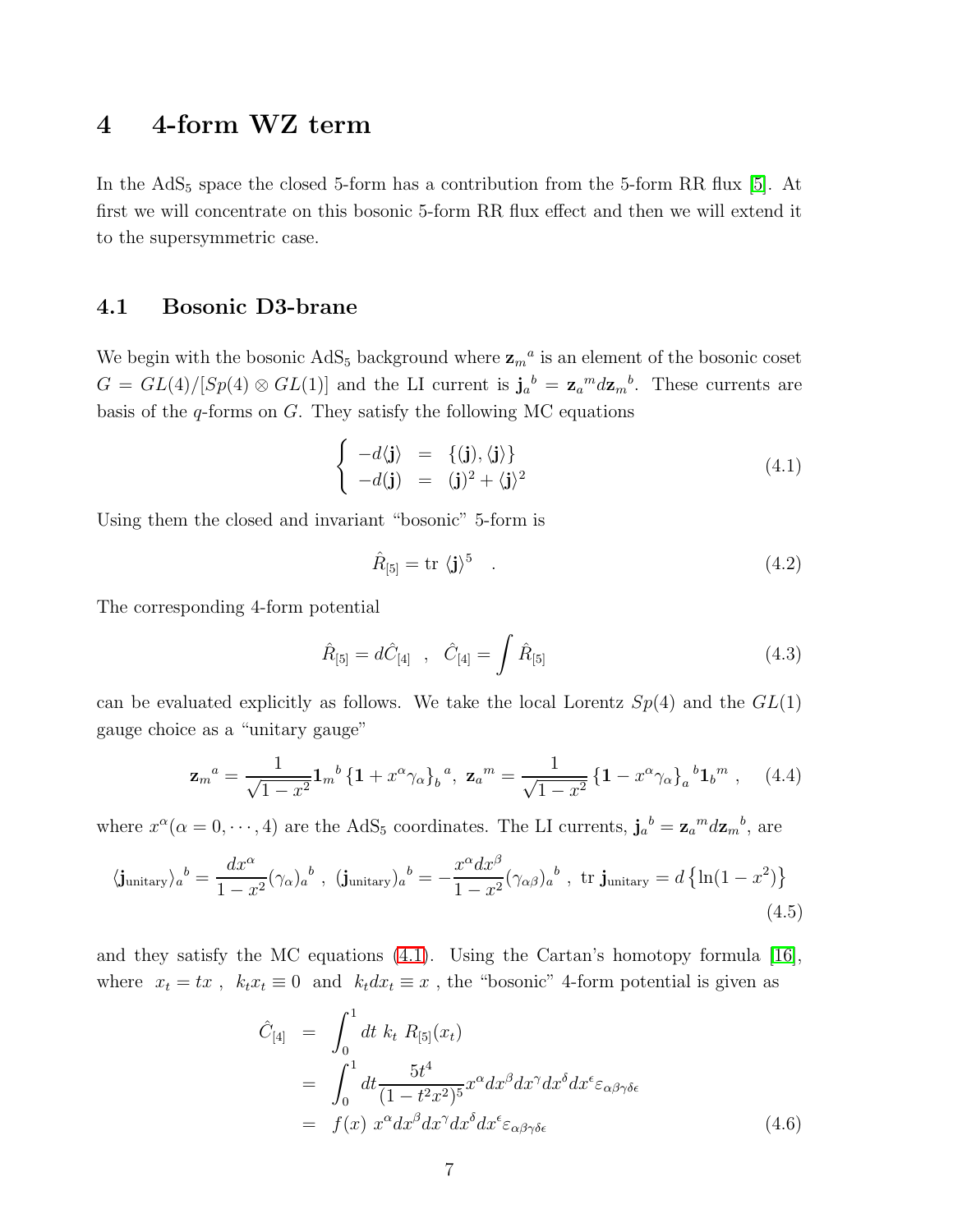with

$$
f(x) = \int_0^1 dt \frac{5t^4}{(1 - t^2 x^2)^5}
$$
  
= 
$$
\frac{5}{128|x|^5(1 - |x|^2)^4} \left[ -3|x|(1 + |x|^6) + 11|x|^3(1 + |x|^2) + 3(1 - |x|^2)^4 \arctan|x| \right]
$$
  
= 
$$
\frac{1}{(1 - x^2)^4} \left[ 1 - \frac{3}{7}x^2 + o(x^4) \right] \equiv \frac{1}{(1 - x^2)^4} [1 + o(x^2)] \qquad (4.7)
$$

The relation [\(4.3\)](#page-6-1) is checked by the following relation

$$
f(x^{2}) + \frac{2}{5}x^{2} \frac{d}{dx^{2}} f(x^{2}) = \frac{1}{(1 - x^{2})^{5}} \quad . \tag{4.8}
$$

<span id="page-7-0"></span>In terms of LI currents [\(4.5\)](#page-6-2) the 4-form is written as

$$
\hat{C}_{[4]} = -(1 + \alpha(x^2)) \text{ tr } (\mathbf{j}_{\text{unitary}}) \langle \mathbf{j}_{\text{unitary}} \rangle^3 \quad . \tag{4.9}
$$

The 4-form potential  $\hat{C}_{[4]}$  in [\(4.9\)](#page-7-0) cannot be written only in terms of LI currents, but it has explicit dependence on x through " $\alpha(x^2)$ ". Therefore we conclude that

$$
d\hat{R}_{[5]} = 0, \quad \hat{R}_{[5]} = d\hat{C}_{[4]}, \quad \hat{R}_{[5]} \in C^5(G, \mathbb{R}), \quad \hat{C}_{[4]} \notin C^4(G, \mathbb{R}) \quad , \tag{4.10}
$$

and the bosonic 5-form belongs to a nontrivial class of the 5-th CE cohomology group for  $G = \{GL(4)/[Sp(4) \otimes GL(1)]\}.$ 

Now we analyze the 5-form and 4-form by "expansion" procedure. This procedure realizes systematic computation not only for the leading term in the flat limit but also for all order terms. We begin with a rescaling

$$
x^{\alpha} \to sx^{\alpha} \quad , \tag{4.11}
$$

then LI currents are expanded as

$$
\mathbf{j}_{\text{unitary}}(x) \to \mathbf{j}_{\text{unitary}}(sx) = \sum_{n=1}^{\infty} s^n \mathbf{j}_{\text{unitary},n}(x). \tag{4.12}
$$

The MC equations [\(4.1\)](#page-6-0) is satisfied at each power in s, and they are expanded as

$$
\begin{cases}\n-d\langle \mathbf{j}_{\text{unitary},1} \rangle = 0 \\
-d(\mathbf{j}_{\text{unitary},2}) = \langle \mathbf{j}_{\text{unitary},1} \rangle^2 \\
-d\langle \mathbf{j}_{\text{unitary},3} \rangle = \{(\mathbf{j}_{\text{unitary},2}), \langle \mathbf{j}_{\text{unitary},1} \rangle\}\n\end{cases} (4.13)
$$

From these MC equations we read off the structure constant,  $[T_a, T_b] = f_{ab}{}^c T_c \leftrightarrow dJ^c =$  $-\frac{1}{2}$  $\frac{1}{2}f_{ab}{}^c J^a J^b$ , and recognize it as the structure constant of the "expanded" algebra. It is important that the expanded currents are no more left-invariant, since the AdS transformations depend on s as  $\delta_{\text{AdS}} = \delta_0 + s\delta_1 + \cdots$ . The global Lorentz and scaling transformations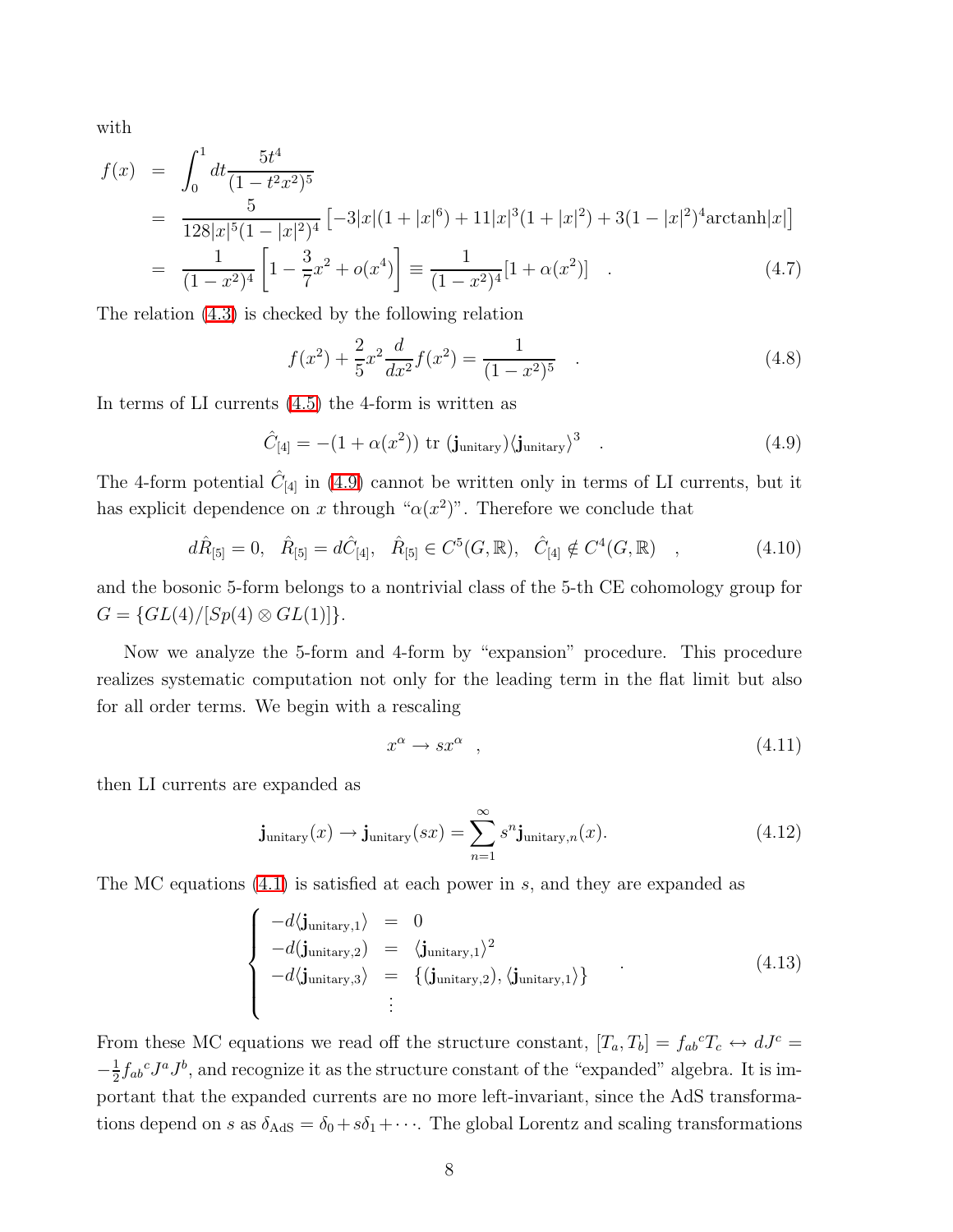include  $\delta_0$  only while the AdS translations includes  $\delta_0$  and  $\delta_1, \cdots$  in the unitary gauge. Expanded currents transform by themselves only under  $\delta_0 x = \Lambda x$  as  $\mathbf{j}_n \to h^{-1}(-\Lambda)\mathbf{j}_n h(-\Lambda)$ .

The closed 5-form and the 4-form potential are also expanded in the power of s as

$$
\hat{R}_{[5]} = \sum_{n=5}^{\infty} s^n \hat{R}_{[5],n} , \quad \hat{C}_{[4]} = \sum_{n=5}^{\infty} s^n \hat{C}_{[4],n} , \quad \hat{R}_{[5],n} = d\hat{C}_{[4],n} . \tag{4.14}
$$

A clue of the analysis is that "expanded" 4-form potentials  $\hat{C}_{[4],n}$  can be written in terms of the "expanded" currents  $\mathbf{j}_n$ 's. At the lowest  $s^5$  order  $\hat{R}_{[5],5}$  and  $\hat{C}_{[4],5}$  satisfying  $d\hat{R}_{[5],5} = 0$ and  $\hat{R}_{[5],5} = d\hat{C}_{[4],5}$  are

$$
\hat{R}_{[5],5} = \text{tr} \langle \mathbf{j}_{\text{unitary},1} \rangle^5 \quad , \quad \hat{C}_{[4],5} = -\text{tr} \langle \mathbf{j}_{\text{unitary},2} \rangle \langle \mathbf{j}_{\text{unitary},1} \rangle^3 \quad . \tag{4.15}
$$

This relation can be generalized for all  $n > 5$  as  $\hat{R}_{[5],n} = d\hat{C}_{[4],n}$ , where both  $\hat{R}_{[5],n}$  and  $\hat{C}_{[4],n}$  are written in terms of expanded currents. Therefore it leads to that the expanded 5-forms belong to trivial class of the 5-th CE cohomology group on  $G' = \{$ the "expanded"  $GL(4)/[Sp(4) \otimes GL(1)]$ :

$$
d\hat{R}_{[5],n} = 0, \quad \hat{R}_{[5],n} = d\hat{C}_{[4],n}, \quad \hat{R}_{[5],n} \in C^5(G', \mathbb{R}) \quad , \quad \hat{C}_{[4],n} \in C^4(G', \mathbb{R}) \quad . \tag{4.16}
$$

<span id="page-8-1"></span>In general gauge, we introduce full 16 variables of the  $GL(4)$  matrix  $z_m^a$ . The  $Sp(4)$ and  $GL(1)$  gauge invariance removes  $10 + 1$  degrees of freedom leaving 5 physical coordinates. For example we parameterize it as

$$
z_m^a = \mathbf{z}_m^a e^{\phi} e^{\varphi^{[\alpha\beta]}\gamma_{\alpha\beta}}, \quad z_a^m = e^{-\phi} e^{-\varphi^{[\alpha\beta]}\gamma_{\alpha\beta}} \mathbf{z}_a^m \tag{4.17}
$$

with  $\mathbf{z}_{m}^{a}$  and  $\mathbf{z}_{a}^{m}$  in [\(4.4\)](#page-6-3), then the LI currents contain  $\phi$  and  $\varphi^{\alpha\beta}$  dependent terms. The following rescaling

$$
\varphi^{[\alpha\beta]} \rightarrow \varphi^{[\alpha\beta]}, \phi \rightarrow \phi, \quad x^{\alpha} \rightarrow sx^{\alpha} \tag{4.18}
$$

leads to the expansion of the LI currents as

$$
\langle \mathbf{j} \rangle \rightarrow \langle \mathbf{j}_1 \rangle, \langle \mathbf{j}_3 \rangle, \langle \mathbf{j}_5 \rangle, \cdots
$$
  
\n
$$
(\mathbf{j}) \rightarrow (\mathbf{j}_0), (\mathbf{j}_2), (\mathbf{j}_4), \cdots
$$
  
\n
$$
\text{tr } \mathbf{j} \rightarrow \text{tr } \mathbf{j}_0, \text{ tr } \mathbf{j}_2, \text{ tr } \mathbf{j}_4, \cdots
$$
 (4.19)

<span id="page-8-0"></span>They satisfy the following "expanded" MC equations:

$$
\begin{cases}\n-d(\mathbf{j}_0) = (\mathbf{j}_0)^2 \\
-d\langle \mathbf{j}_1 \rangle = \{(\mathbf{j}_0), \langle \mathbf{j}_1 \rangle\} \\
-d(\mathbf{j}_2) = \{(\mathbf{j}_0), (\mathbf{j}_2)\} + \langle \mathbf{j}_1 \rangle^2 \\
\vdots\n\end{cases}
$$
\n(4.20)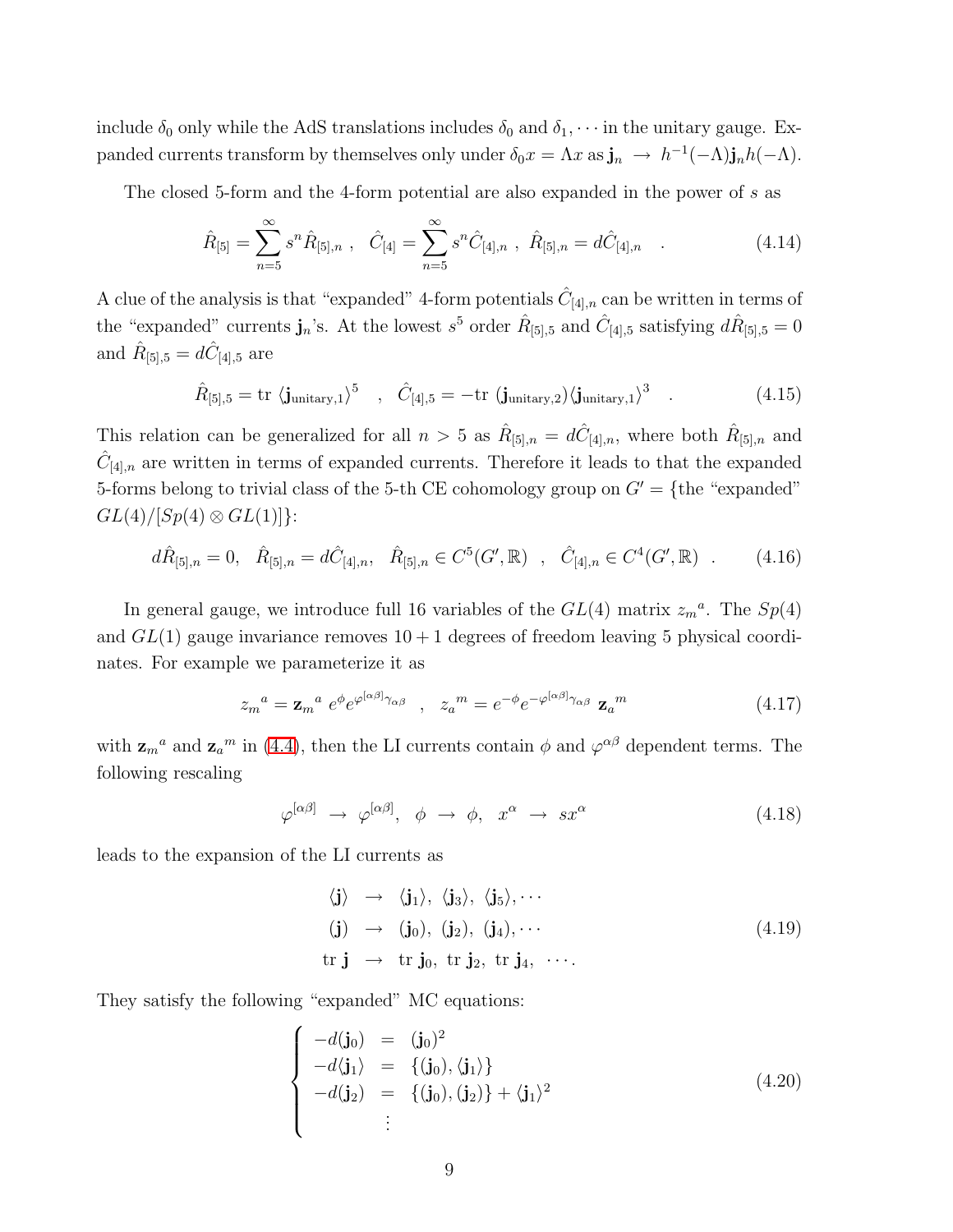The first relation represents the Lorentz algebra  $Sp(4)$ , and all expanded currents except  $(j_0)$  are transformed as bi-spinors under it. Both the expanded 5-forms  $\hat{\mathcal{R}}_{[5],n}$  and the expanded 4-forms  $\hat{C}_{[4],n}$  do not contain  $(\mathbf{j}_0)$  to guarantee the local Lorentz invariant 4forms. In this gauge the IW contraction is easily seen by the truncation of the expanded MC equations, because of the manifestation of the subgroup,  $(j_0)$ . The IW contraction "AdS  $\rightarrow$  Lorentz" corresponds to the truncation of the [\(4.20\)](#page-8-0) at the first level in such a way that the first equation is kept. The IW contraction "AdS  $\rightarrow$  Poincaré" corresponds to the truncation at the second level. The property of [\(4.16\)](#page-8-1) is also the same in this gauge.

#### 4.2 Super D3-brane

<span id="page-9-0"></span>Now we will extend the bosonic analysis to the supersymmetric case. We first find a closed and invariant 5-form in terms of the LI one forms. The leading term includes supersymmetric version of the  $\langle J \rangle^5$  term  $(4.2)$ . The five form  $\hat{\mathcal{R}}_{[5]}$  is obtained as

$$
\hat{\mathcal{R}}_{[5]} = -\text{tr}\left[\frac{16}{15} \left(\langle \mathbf{J} \rangle^5 - \langle \mathbf{\bar{J}} \rangle^5\right) \right.\n+ 8\left(\frac{1}{3} \langle \mathbf{J} \rangle^3 (Y) + \langle \mathbf{J} \rangle^2 j_{\frac{1}{2}} \langle \mathbf{\bar{J}} \rangle \bar{j}_{\frac{1}{2}} - \langle \mathbf{\bar{J}} \rangle^2 \bar{j}_{\frac{1}{2}} \langle \mathbf{J} \rangle j_{\frac{1}{2}} - \frac{1}{3} \langle \mathbf{\bar{J}} \rangle^3 (\bar{Y})\right)\n+ 2\left(\langle \mathbf{J} \rangle (Y)^2 - 2 \langle \mathbf{J} \rangle j \langle \bar{Y} \rangle \bar{j} + 2 \langle \mathbf{\bar{J}} \rangle \bar{j} \langle Y \rangle j - \langle \mathbf{\bar{J}} \rangle (\bar{Y})^2\right)\right], \tag{4.21}
$$

with

$$
Y^{ab} = j^{a\bar{c}}\bar{j}^{\bar{b}}_{\bar{c}} , \quad \bar{Y}^{\bar{a}\bar{b}} = \bar{j}^{\bar{a}c}j^{\bar{b}}_{c} . \tag{4.22}
$$

The closure of the 5-form  $\hat{\mathcal{R}}_{[5]}$  is shown by using the MC equations [\(2.8\)](#page-3-1). It is not only closed but also manifestly invariant under the local  $h$  transformations  $(2.5)$ .

It is important that [\(4.21\)](#page-9-0) can be rewritten as

$$
\hat{\mathcal{R}}_{[5]} = \mathcal{R}_{[5]} - B_{[2]}^{NS} \mathcal{R}_{[3]}
$$
\n
$$
\mathcal{R}_{[5]} = -\text{tr}\left[\frac{16}{15} \left(\langle \mathbf{J} \rangle^5 - \langle \mathbf{J} \rangle^5\right) + 8 \left(\frac{1}{3} \langle \mathbf{J} \rangle^3 (Y) + \langle \mathbf{J} \rangle^2 j \langle \mathbf{J} \rangle \bar{j} - \langle \mathbf{J} \rangle^2 \bar{j} \langle \mathbf{J} \rangle j - \frac{1}{3} \langle \mathbf{J} \rangle^3 (\bar{Y})\right)\right]
$$
\n(4.24)

with  $\mathcal{R}_{3}$  given in [\(3.10\)](#page-5-0). We take the  $E = 1$  gauge, i.e. D-instanton free background, so  $\hat{\mathcal{R}}_{[3]} = \mathcal{R}_{[3]}$ . In order to write the last line of  $(4.21)$  as  $-B_{[2]}^{NS} \mathcal{R}_{[3]}$  we use an identity

$$
\operatorname{tr}\left[\langle \mathbf{J}\rangle(Y)^2 - 2\langle \mathbf{J}\rangle j \langle \bar{Y} \rangle \bar{j}\right] = \frac{1}{4} \left\{ \operatorname{tr}\left[\langle \mathbf{J}\rangle\langle jj \rangle\right] \operatorname{tr} \bar{j}\bar{j} + \operatorname{tr}\left[\langle \bar{\mathbf{J}}\rangle\langle \bar{j}\bar{j} \rangle\right] \operatorname{tr} jj \right\} \quad . \tag{4.25}
$$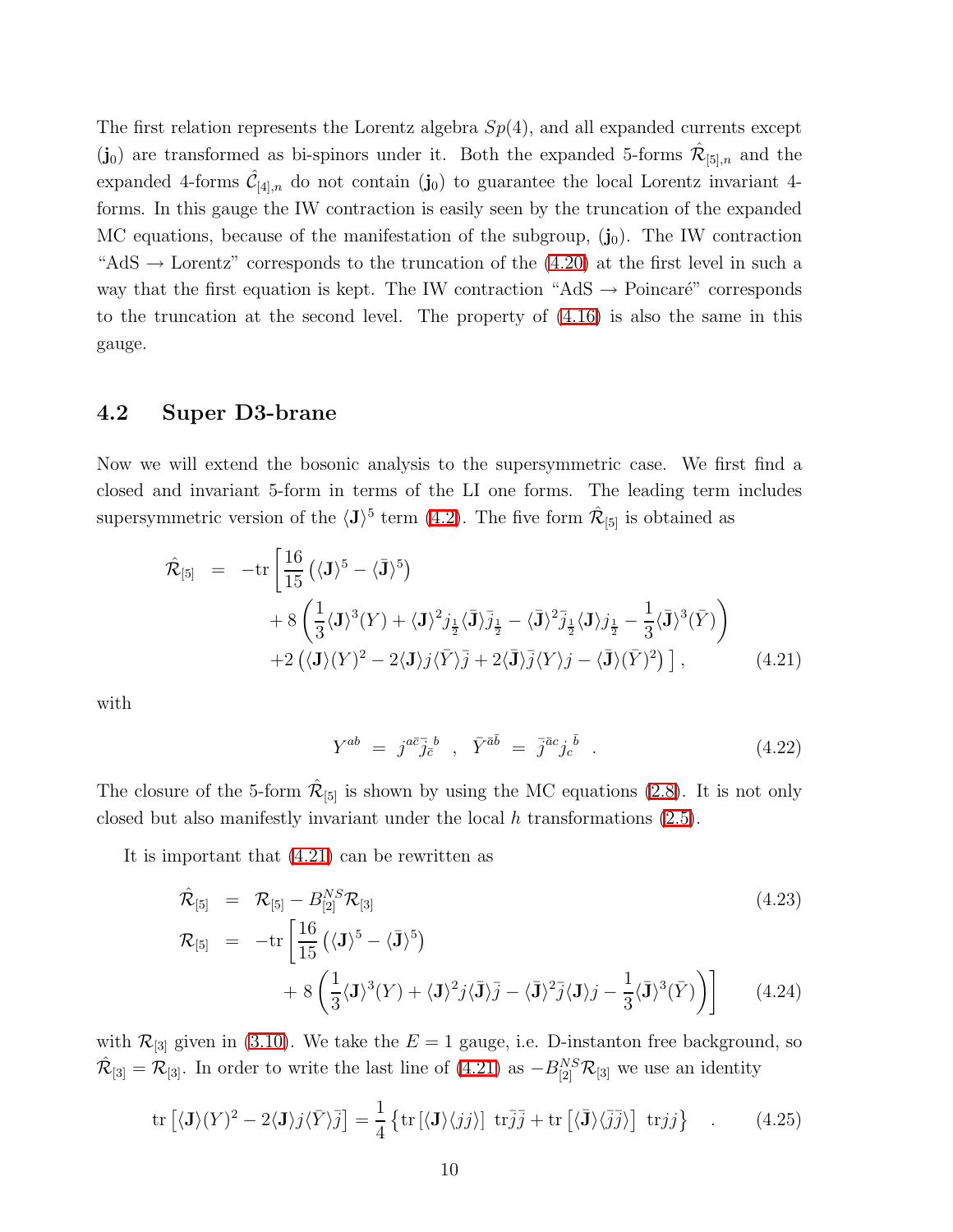<span id="page-10-0"></span>The last line of [\(4.21\)](#page-9-0) is combined with dA  $\mathcal{R}_{[3]}$  to give  $\mathcal{F}$   $\mathcal{R}_{[3]}$  in [\(4.26\)](#page-10-0)

$$
d\mathcal{L}_{WZ,AdS,D3} = \hat{\mathcal{R}}_{[5]} + dA\mathcal{R}_{[3]} = \mathcal{R}_{[5]} + \mathcal{F}\mathcal{R}_{[3]}
$$
(4.26)

and is consistent with the result in [\[5\]](#page-16-4).

The "super " local 4-form potential shares the same property as the "bosonic" one; it can be written "almost" in terms of LI currents but not completely. The  $\hat{\mathcal{R}}_{[5]}$  belongs to the nontrivial class of the CE cohomology of  $G$ 

$$
d\hat{\mathcal{R}}_{[5]} = 0, \quad \hat{\mathcal{R}}_{[5]} = d\hat{C}_{[4]}, \quad \hat{\mathcal{R}}_{[5]} \in C^5(\mathcal{G}, \mathbb{R}), \quad \hat{\mathcal{C}}_{[4]} \notin C^4(\mathcal{G}, \mathbb{R}) \quad . \tag{4.27}
$$

Now we perform the "expansion" analysis for the supersymmetric case to examine the properties in [\(4.16\)](#page-8-1). A coset parametrization is, for example, taken as

<span id="page-10-3"></span>
$$
Z = \begin{pmatrix} 1+x & \theta \\ \bar{\theta} & 1+\bar{x} \end{pmatrix} \tag{4.28}
$$

where x and  $\bar{x}$  have  $4 \times 4$  components now.  $\theta$  and  $\bar{\theta}$  are  $4 \times 4$  fermionic matrices. Rescale the coordinates as

<span id="page-10-2"></span>
$$
x \to sx, \ \theta \to s^{1/2}\theta \tag{4.29}
$$

and similar for barred variables, then it follows the expansion of the LI currents as

$$
\langle \mathbf{J} \rangle \rightarrow \langle \mathbf{J}_1 \rangle, \langle \mathbf{J}_2 \rangle, \langle \mathbf{J}_3 \rangle, \cdots
$$
  
\n
$$
(\mathbf{J}) \rightarrow (\mathbf{J}_1), (\mathbf{J}_2), (\mathbf{J}_3), \cdots
$$
  
\n
$$
\text{tr } \mathbf{J} \rightarrow \text{tr } \mathbf{J}_1, \text{ tr } \mathbf{J}_2, \text{ tr } \mathbf{J}_3, \cdots
$$
  
\n
$$
j \rightarrow j_{\frac{1}{2}}, j_{\frac{3}{2}}, j_{\frac{5}{2}}, \cdots
$$
  
\n(4.31)

<span id="page-10-1"></span>The expanded MC equations for the super- $AdS_5 \times S^5$  are given as follows:

$$
\begin{cases}\n-d\dot{y}_{\frac{1}{2}} = 0 \\
-d\langle \mathbf{J}_{1} \rangle = \langle Y_{1} \rangle \\
-d(\mathbf{J}_{1}) = (Y_{1}) \\
-d\dot{y}_{\frac{3}{2}} = (\langle \mathbf{J}_{1} \rangle + (\mathbf{J}_{1})) \, j_{\frac{1}{2}} + j_{\frac{1}{2}} (\langle \bar{\mathbf{J}}_{1} \rangle + (\bar{\mathbf{J}}_{1})) - \frac{1}{4} (\text{Str} J_{1}) \dot{y}_{\frac{1}{2}} \\
-d\langle \mathbf{J}_{2} \rangle = \{(\mathbf{J}_{1}), \langle \mathbf{J}_{1} \rangle\} + \langle Y_{2} \rangle \\
-d(\mathbf{J}_{2}) = \langle \mathbf{J}_{1} \rangle^{2} + (\mathbf{J}_{1})^{2} + (Y_{2}) \\
\vdots\n\end{cases}
$$
\n(4.32)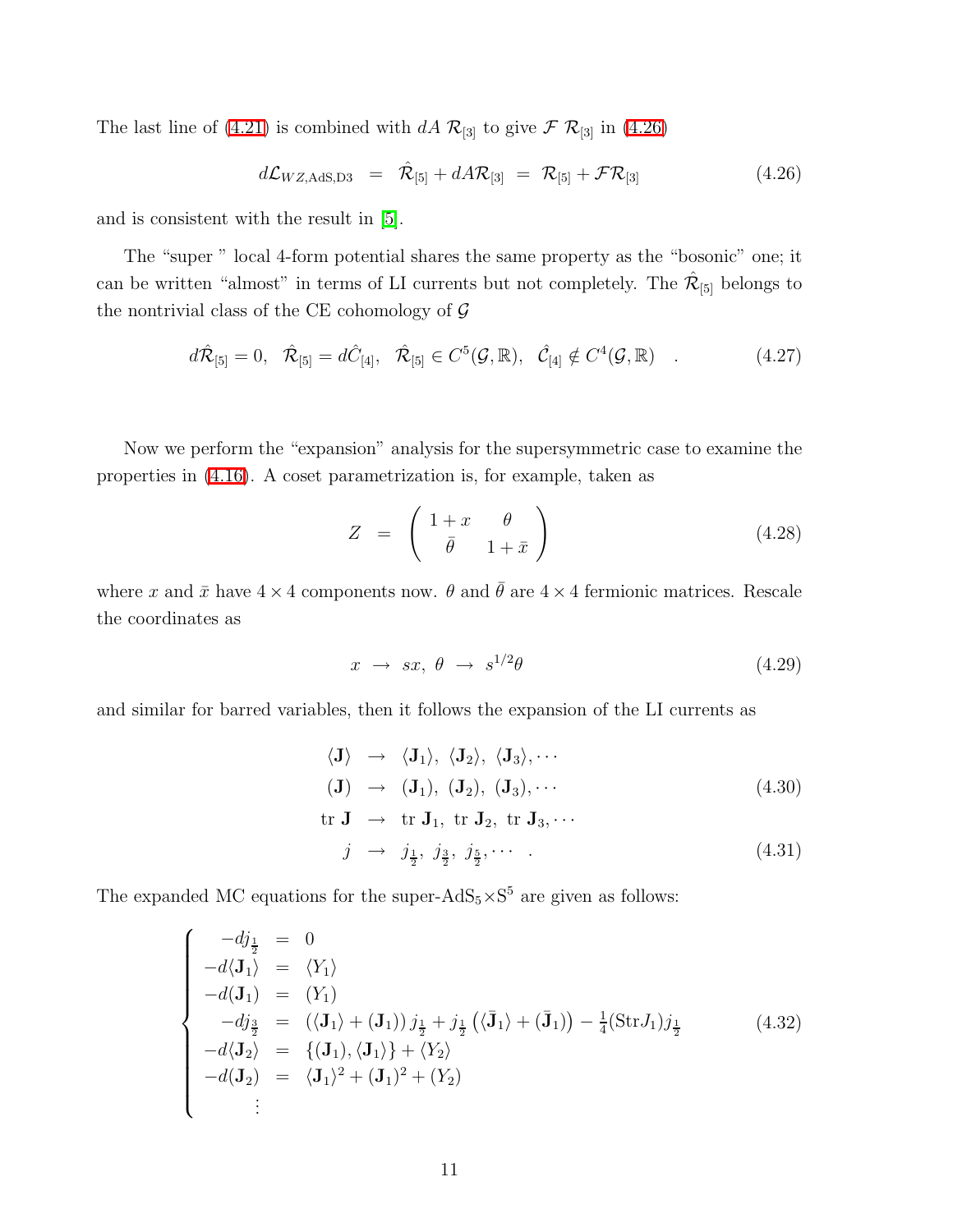where

$$
Y_n = \sum_{r < n} j_{n-r} \bar{j}_r, \quad \begin{cases} n = \text{positive integer,} \\ r = \text{positive half integer} \end{cases} \tag{4.33}
$$

satisfy following MC equations

$$
-dY_n = \sum_{m < n} \left[ \mathbf{J}_{n-m}, Y_m \right] \quad . \tag{4.34}
$$

The invariant closed 5-form  $\hat{\mathcal{R}}_{[5]}$  [\(4.21\)](#page-9-0) is expanded as follows. It starts from the  $s^3$ order terms,

$$
\hat{\mathcal{R}}_{[5],3} = -\text{tr}\left[2\langle \mathbf{J}_1 \rangle (Y_1)^2 - \langle \mathbf{J}_1 \rangle j_{\frac{1}{2}} \langle \bar{Y}_1 \rangle \bar{j}_{\frac{1}{2}} + \langle \bar{\mathbf{J}}_1 \rangle \bar{j}_{\frac{1}{2}} \langle Y_1 \rangle j_{\frac{1}{2}} - 2 \langle \bar{\mathbf{J}}_1 \rangle (\bar{Y}_1)^2\right] \tag{4.35}
$$
\n
$$
= -B_{[2],1}^{NS} \hat{R}_{[3],2}.
$$

The corresponding 4-form potential satisfying  $\hat{\mathcal{R}}_{[5],3} = d\hat{\mathcal{C}}_{[4],3}$  can be found using the MC equations [\(4.32\)](#page-10-1),

$$
\hat{\mathcal{C}}_{[4],3} = -\text{tr}\left[\frac{1}{3}\left\{2\langle\mathbf{J}_1\rangle\{(\mathbf{J}_1), (Y_1)\} + (\langle\mathbf{J}_1\rangle + (\mathbf{J}_1))j_{\frac{1}{2}}\left(\langle\bar{\mathbf{J}}_1\rangle + (\bar{\mathbf{J}}_1)\right)\bar{j}_{\frac{1}{2}} - 12\langle\mathbf{J}_1\rangle j_{\frac{1}{2}}\langle\bar{\mathbf{J}}_1\rangle\bar{j}_{\frac{1}{2}}\right.\\
- W_2(\langle Y_1\rangle + (Y_1))\} - \{\text{barred terms}\}\right]
$$
\n(4.36)

where 4-form potentials always contain total derivative term ambiguity. It is also convenient to define

$$
W_n = j_{n-\frac{1}{2}} \bar{j}_{\frac{1}{2}} - j_{\frac{1}{2}} \bar{j}_{n-\frac{1}{2}} , \qquad (4.37)
$$

for example  $W_2 = j_{\frac{3}{2}}j_{\frac{1}{2}} - j_{\frac{1}{2}}j_{\frac{3}{2}}$  and it satisfies

$$
- dW_2 = \{ \mathbf{J}_1, Y_1 \} + 2j_{\frac{1}{2}} \bar{\mathbf{J}}_1 \bar{j}_{\frac{1}{2}} \quad . \tag{4.38}
$$

At  $s^4$  order the 5-form and the 4-form, satisfying  $d\hat{\mathcal{R}}_{[5],4} = 0$  and  $\hat{\mathcal{R}}_{[5],4} = d\hat{\mathcal{C}}_{[4],4}$ , are

<span id="page-11-0"></span>
$$
\hat{\mathcal{R}}_{[5],4} = -\text{tr}\left[\left\{\frac{8}{3}\langle\mathbf{J}_{1}\rangle^{3}(Y_{1}) + 8\langle\mathbf{J}_{1}\rangle^{2}j_{\frac{1}{2}}\langle\bar{\mathbf{J}}_{1}\rangle\bar{j}_{\frac{1}{2}} + 4\langle\mathbf{J}_{1}\rangle(Y_{1})(Y_{2}) + 2\langle\mathbf{J}_{2}\rangle(Y_{1})^{2} - 4\left(\langle\mathbf{J}_{2}\rangle j_{\frac{1}{2}}\langle\bar{Y}_{1}\rangle\bar{j}_{\frac{1}{2}} + \langle\mathbf{J}_{1}\rangle(j_{\frac{1}{2}}\langle\bar{Y}_{2}\rangle\bar{j}_{\frac{1}{2}} + j_{\frac{1}{2}}\langle\bar{Y}_{1}\rangle\bar{j}_{\frac{3}{2}} + j_{\frac{3}{2}}\langle\bar{Y}_{1}\rangle\bar{j}_{\frac{1}{2}})\right)\right\} - \{\text{barred terms}\}\right]
$$
\n(4.39)

$$
\hat{\mathcal{C}}_{[4],4} = -\text{tr}\left[\frac{1}{3}\left\{2\langle\mathbf{J}_{1}\rangle^{3}(\mathbf{J}_{1}) + \frac{3}{2}\langle\mathbf{J}_{1}\rangle\{(\mathbf{J}_{1}), (Y_{2})\} + \frac{5}{2}\langle\mathbf{J}_{1}\rangle\{(\mathbf{J}_{2}), (Y_{1})\} + 2\langle\mathbf{J}_{2}\rangle\{(\mathbf{J}_{1}), (Y_{1})\} - \frac{1}{2}\langle Y_{1}\rangle[(\mathbf{J}_{2}), (\mathbf{J}_{2})] - 3\mathbf{J}_{2}j_{\frac{1}{2}}\bar{\mathbf{J}}_{1}\bar{j}_{\frac{1}{2}} - 12\langle\mathbf{J}_{2}\rangle j_{\frac{1}{2}}\langle\bar{\mathbf{J}}_{1}\rangle\bar{j}_{\frac{1}{2}} - \mathbf{J}_{1}\left(j_{\frac{1}{2}}\bar{\mathbf{J}}_{1}\bar{j}_{\frac{3}{2}} + j_{\frac{3}{2}}\bar{\mathbf{J}}_{1}\bar{j}_{\frac{1}{2}}\right) + 6\langle\mathbf{J}_{1}\rangle(j_{\frac{1}{2}}\langle\bar{\mathbf{J}}_{1}\rangle\bar{j}_{\frac{3}{2}} + j_{\frac{3}{2}}\langle\bar{\mathbf{J}}_{1}\rangle\bar{j}_{\frac{1}{2}}) - \frac{1}{2}\mathbf{J}_{1}^{2}W_{2} + \frac{1}{4}\left(W_{3}Y_{1} + W_{2}Y_{2}\right)\right\} - \{\text{barred terms}\}\right]
$$
\n(4.40)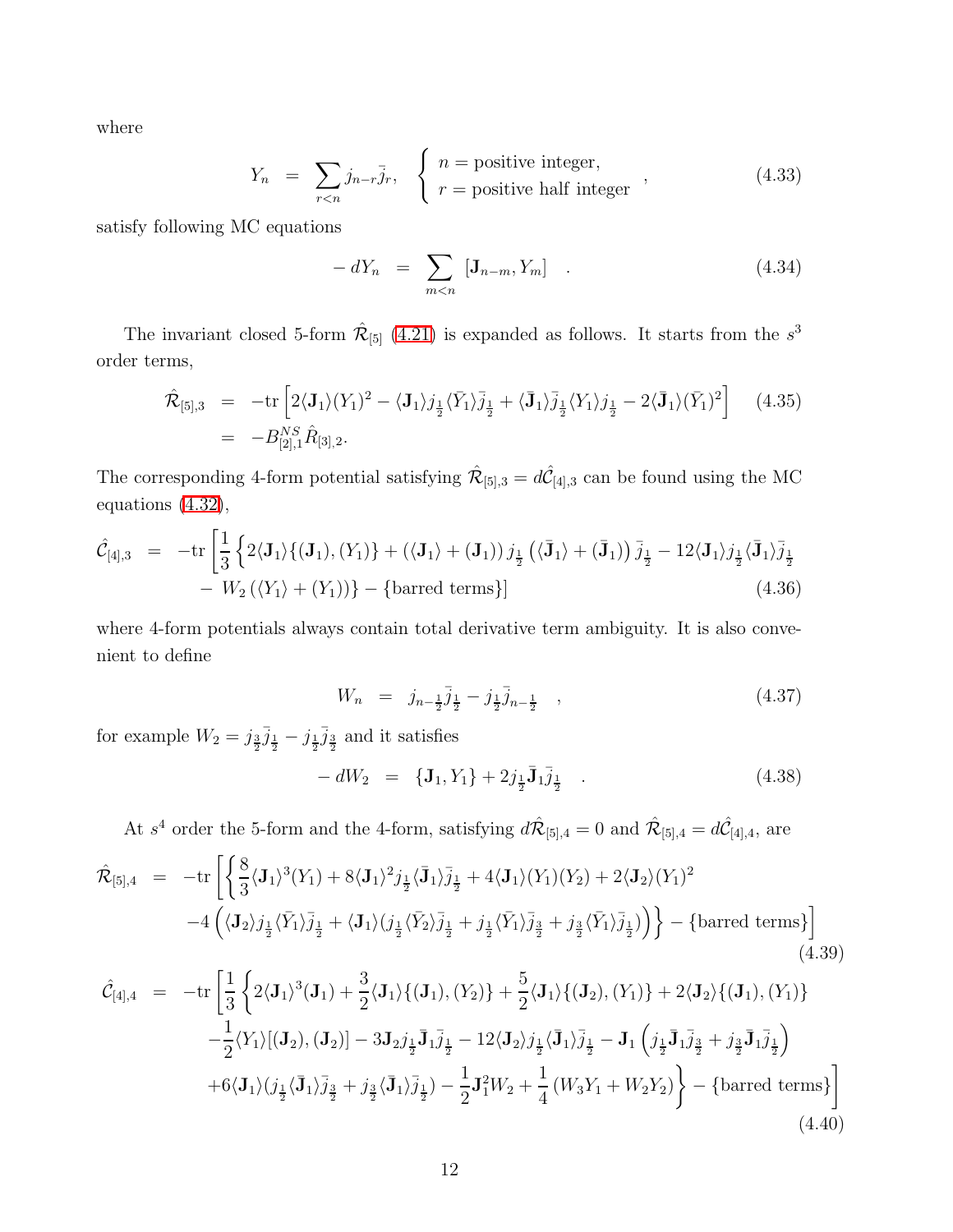In this way once we find the closed 5-form  $\hat{\mathcal{R}}_{[5]}$ , it is expanded as

$$
\hat{\mathcal{R}}_{[5]} = \sum_{n=3}^{\infty} s^n \hat{\mathcal{R}}_{[5],n} \quad , \quad d\hat{\mathcal{R}}_{[5],n} = 0 \quad . \tag{4.41}
$$

Each  $\hat{\mathcal{R}}_{[5],n}$  can be expressed as the exact form by the "expanded" MC equations [\(4.32\)](#page-10-1) as

$$
\hat{\mathcal{R}}_{[5],n} = d\hat{\mathcal{C}}_{[4],n} \quad . \tag{4.42}
$$

Then the 4-form potential is given as

$$
\hat{\mathcal{C}}_{[4]} = \sum_{n=3}^{\infty} s^n \hat{\mathcal{C}}_{[4],n} \quad , \quad d\hat{\mathcal{C}}_{[4]} = \hat{\mathcal{R}}_{[5]} \quad . \tag{4.43}
$$

It is important that  $\hat{\mathcal{C}}_{[4]}$  can not be written in terms of LI currents J's, but in terms of "expanded" currents " $J_n$ "'s. From these facts we may deduce that the expanded 5forms belong to trivial class of the 5-th CE cohomology group on  $\mathcal{G}' = \{$ the "expanded"  $GL(4|4)/[Sp(4) \otimes GL(1)]^2$  }:

$$
d\hat{\mathcal{R}}_{[5],n} = 0, \quad \hat{\mathcal{R}}_{[5],n} = d\hat{\mathcal{C}}_{[4],n}, \quad \hat{\mathcal{R}}_{[5],n} \in C^5(\mathcal{G}',\mathbb{R}) \quad , \quad \hat{\mathcal{C}}_{[4],n} \in C^4(\mathcal{G}',\mathbb{R}) \quad . \tag{4.44}
$$

As a result the WZ term for an AdS D3-brane, which is integration of [\(4.26\)](#page-10-0), is given as

$$
\mathcal{L}_{WZ, \text{AdS}, D3} = \hat{\mathcal{C}}_{[4]} + dA \; \hat{\mathcal{C}}_{[2]} \tag{4.45}
$$

with  $\hat{\mathcal{C}}_{[2]}$  in [\(3.8\)](#page-5-1).

# 5 Flat Limit

The super-AdS algebra is reduced into the supertranslation algebra by the IW contraction. In the rescaling of the coset coordinates  $(4.29)$  the parameter s plays the role of the inverse of the AdS radius, then the flat limit corresponds to  $s \to 0$  limit.

We will see how the WZ term of the D3 brane in the super- $AdS_5 \times S^5$  background goes to one in the flat space. In order to get the correct flat limit of the WZ term, the closed  $(p+2)$ -form  $\hat{\mathcal{R}}_{[p+2]}$  must be reconstructed in such a way that the super-AdS invariance is replaced by the supertranslation invariance. The flat limit of the DBI  $U(1)$  potential A must be taken suitably there.

<span id="page-12-0"></span>The super-AdS variation mixes up different order in s as

$$
\delta_{\epsilon,\text{AdS}} = \delta_{\epsilon,0} + s\delta_{\epsilon,1}
$$
\n
$$
\delta_{\epsilon,0}\theta^{m\bar{b}} = \epsilon^{m\bar{n}}\delta_{\bar{n}}^{\bar{b}}, \quad \delta_{\epsilon,0}x^{m\bar{b}} = \epsilon^{m\bar{n}}\bar{\theta}_{\bar{n}}^{\ b}, \quad \delta_{\epsilon,1}\theta^{m\bar{b}} = \epsilon^{m\bar{n}}\bar{x}_{\bar{n}}^{\ \bar{b}}
$$
\n
$$
(5.1)
$$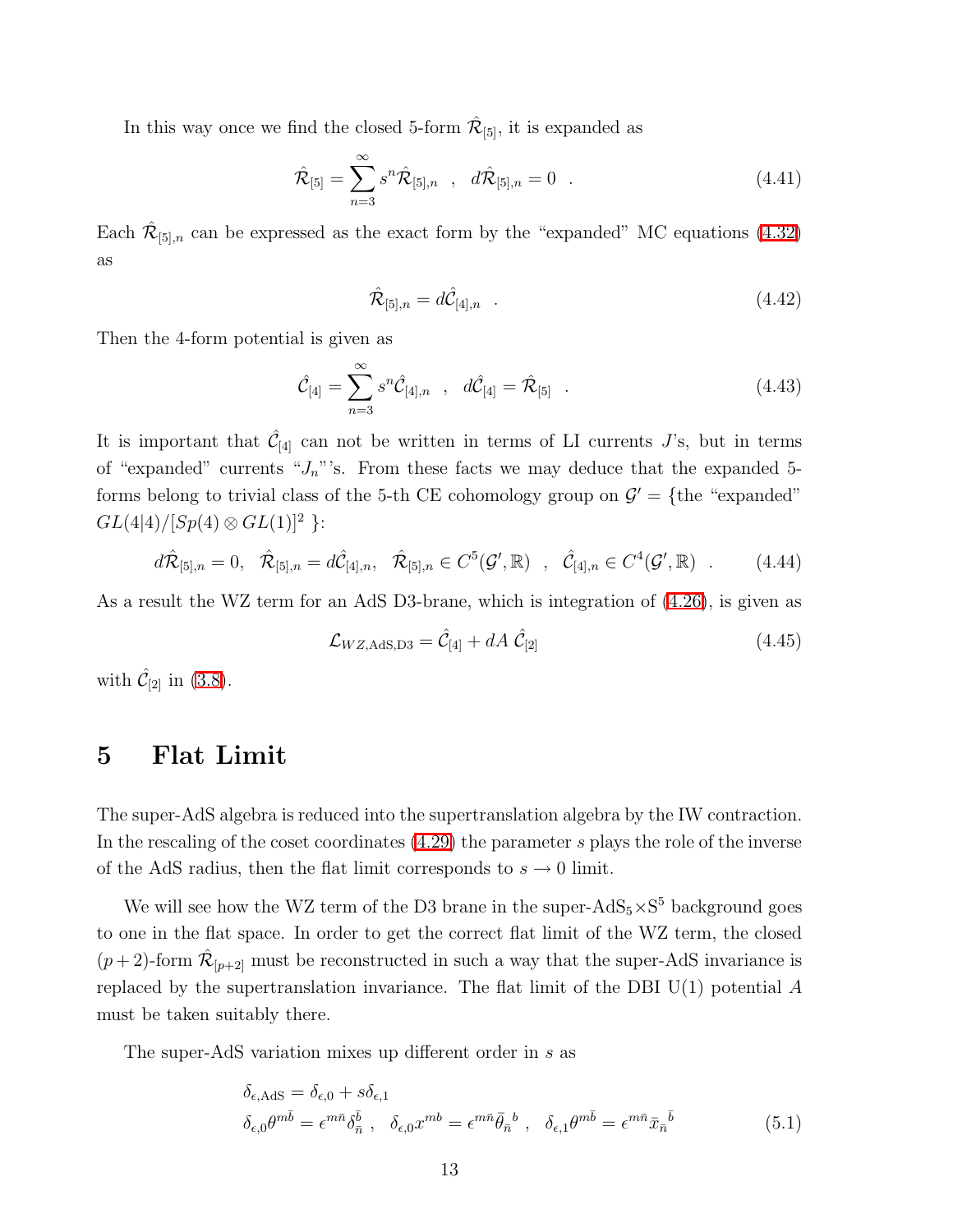in the gauge [\(4.28\)](#page-10-3). Under the flat limit the super-AdS variation reduces to the supertranslation  $\delta_{\epsilon, AdS} \rightarrow \delta_{\epsilon, flat} = \delta_{\epsilon, 0}$ . Then expanded currents satisfies the following transformation rules

<span id="page-13-3"></span>
$$
\delta_{\epsilon, \text{AdS}} J = (\delta_{\epsilon,0} + s\delta_{\epsilon,1}) \sum s^n J_n \longrightarrow \begin{cases} \delta_{\epsilon,0} j_{\frac{1}{2}} = 0 \\ \delta_{\epsilon,0} j_{\frac{3}{2}} + \delta_{\epsilon,1} j_{\frac{1}{2}} = 0 \\ \vdots \end{cases} \begin{cases} \delta_{\epsilon,0} J_1 = 0 \\ \delta_{\epsilon,0} J_2 + \delta_{\epsilon,1} J_1 = 0 \\ \vdots \end{cases}
$$
(5.2)

The lowest order terms in s of invariant forms are invariant under  $\delta_{\epsilon,0}$ . The following relations are also useful

$$
\begin{cases}\n\delta_{\epsilon,0}\hat{\mathcal{R}}_{[5]3} = 0 \\
\delta_{\epsilon,0}\hat{\mathcal{R}}_{[5]4} + \delta_{\epsilon,1}\hat{\mathcal{R}}_{[5]3} = 0 \\
\vdots\n\end{cases}\n\begin{cases}\n\delta_{\epsilon,0}\mathcal{R}_{[3]2} = 0 \\
\delta_{\epsilon,0}\mathcal{R}_{[3]3} + \delta_{\epsilon,1}\mathcal{R}_{[3]2} = 0 \\
\vdots\n\end{cases}\n(5.3)
$$

<span id="page-13-1"></span>and

<span id="page-13-2"></span>
$$
\begin{cases}\n\delta_{\epsilon,0}B_{[2],1}^{\rm NS} = 0 \\
\delta_{\epsilon,0}B_{[2],2}^{\rm NS} + \delta_{\epsilon,1}B_{[2],1}^{\rm NS} = 0 \\
\vdots\n\end{cases}
$$
\n(5.4)

because  $B_{[2]}$  is bilinear in fermionic currents j's.

In flat space the kinetic term of the D3-brane action is rescaled as  $\mathcal{L}_{D3} \to s^4 \mathcal{L}_{D3}$ , so the WZ term should also be rescaled as  $\mathcal{L}_{WZ,D3} \to s^4 \mathcal{L}_{WZ,D3}$ . Since exterior derivative d does not change the order of the expansion n, the  $d\mathcal{L}_{WZ,\text{flat},D3}$  is given by

$$
d\mathcal{L}_{WZ,\text{flat},D3} = \lim_{s \to 0} \frac{1}{s^4} d\mathcal{L}_{WZ,\text{AdS},D3}
$$
  
\n
$$
= \lim_{s \to 0} \frac{1}{s^4} \left( \hat{\mathcal{R}}_{[5]} + dA \mathcal{R}_{[3]} \right)
$$
  
\n
$$
= \lim_{s \to 0} \frac{1}{s^4} \left( \mathcal{R}_{[5]} + \mathcal{F} \mathcal{R}_{[3]} \right)
$$
  
\n
$$
= \lim_{s \to 0} \frac{1}{s} \mathcal{F}_{[2],1} \mathcal{R}_{[3],2} + \left( \mathcal{R}_{[5],4} + \mathcal{F}_{[2],1} \mathcal{R}_{[3],3} + \mathcal{F}_{[2],2} \mathcal{R}_{[3],2} \right).
$$
 (5.5)

There appear  $s<sup>3</sup>$  terms which are singular in the flat limit. The singular term is absent if

<span id="page-13-0"></span>
$$
\mathcal{F}_{[2],1} = dA_1 - B_{[2],1}^{\text{NS}} = 0 \tag{5.6}
$$

for  $A=\sum$  $n \geq 1$  $s^n A_n$ . Since  $B_{[2],1}^{\text{NS}}$  is an exact form it is absorbed in the DBI field A [\[8\]](#page-17-1), so that  $(5.6)$  is realized. Now the DBI U(1) field strength is

$$
\mathcal{F} = \mathcal{F}_{[2],2} = dA_2 - B_{[2],2}^{NS} \quad . \tag{5.7}
$$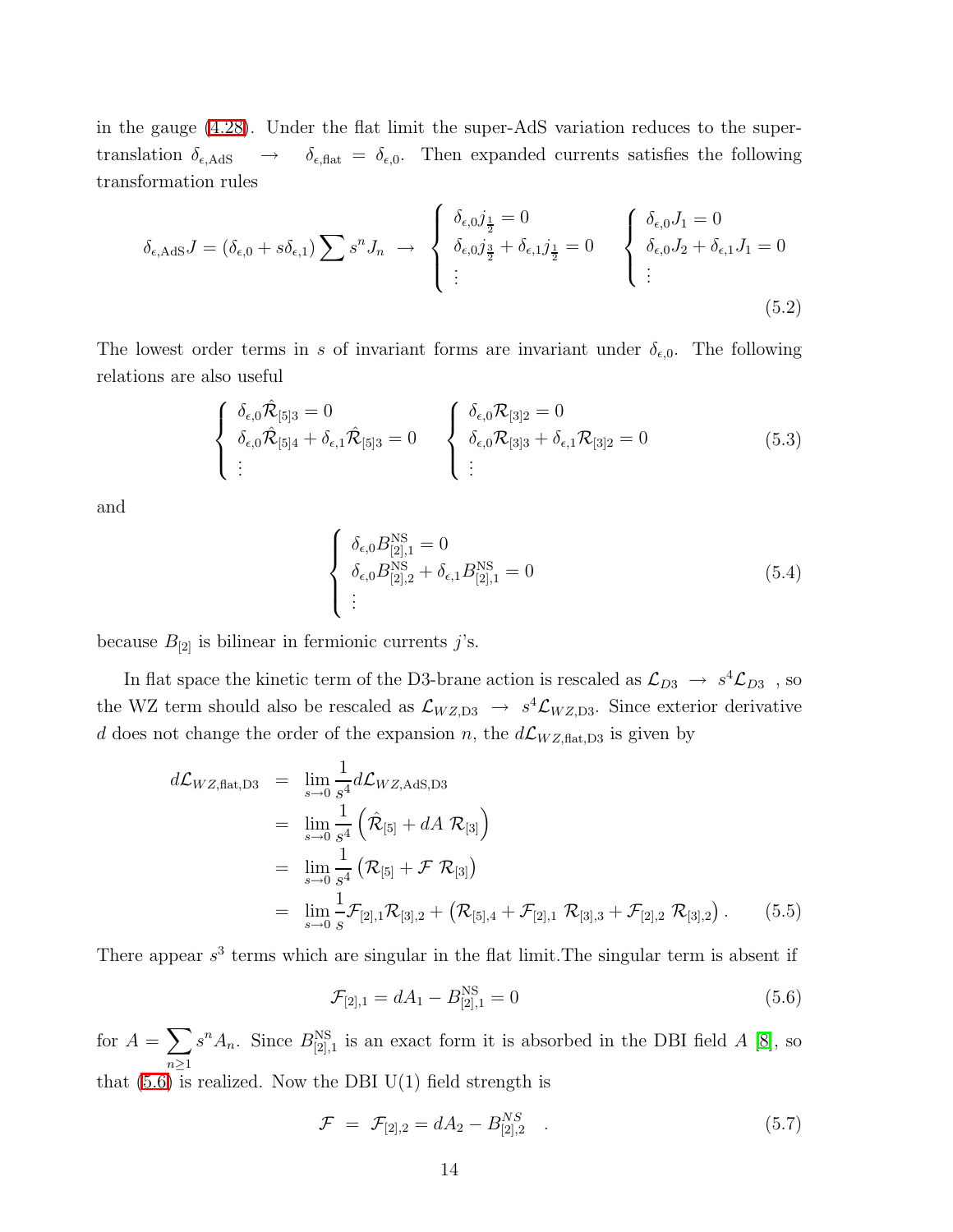F is superinvariant but  $A_2$  and  $B_{[2],2}^{NS}$  are not separately superinvariant in the flat limit, contrasting to the super-AdS case in our formulation [\(3.7\)](#page-4-5).

 $\hat{\mathcal{R}}_{[5],4}$  is not supertranslation invariant from [\(5.3\)](#page-13-1) and [\(5.4\)](#page-13-2)

$$
\delta_{\epsilon,0}\hat{\mathcal{R}}_{[5],4} = -\delta_{\epsilon,1}\hat{\mathcal{R}}_{[5],3} \n= (\delta_{\epsilon,1}B_{[2],1}^{NS}) \hat{\mathcal{R}}_{[3],2} + B_{[2],1}^{NS} (\delta_{\epsilon,1}\hat{\mathcal{R}}_{[3],2}) \n= -\delta_{\epsilon,0} (B_{[2],2}^{NS}\hat{\mathcal{R}}_{[3],2} + B_{[2],1}^{NS}\hat{\mathcal{R}}_{[3],3}),
$$
\n(5.8)

but  $\mathcal{R}_{[5],4}$  is supertranslation invariant

$$
\delta_{\epsilon,0} \mathcal{R}_{[5],4} = \delta_{\epsilon,0} \left[ \hat{\mathcal{R}}_{[5],4} - \left( B_{[2],2}^{NS} \hat{\mathcal{R}}_{[3],2} + B_{[2],1}^{NS} \hat{\mathcal{R}}_{[3],3} \right) \right] = 0.
$$
 (5.9)

The closed 5-form  $\mathcal{R}_{[5],4}$  in a flat space is consistent with known results [\[17,](#page-17-10) [18\]](#page-17-11). The WZ term for an D3-brane becomes

$$
\mathcal{L}_{WZ, \text{flat}, D3} = \hat{\mathcal{C}}_{[4], 4} + dA_2 \; \hat{\mathcal{C}}_{[2], 2} \quad , \tag{5.10}
$$

which is consistent with the flat expression [\[18\]](#page-17-11) up to total derivative terms.

The MC equations of the supertranslation algebra is obtained by truncating the "expanded" MC equations [\(4.32\)](#page-10-1) preserving the first two equations. The LI currents of the supertranslation algebra are only  $\langle J_1 \rangle$ ,  $j_{1/2}$ ,  $\langle \bar{J}_1 \rangle$ ,  $\bar{j}_{1/2}$ . Other expanded currents are not supertranslation invariant, and they are rewritten in terms of the above currents with the non-constant coefficients x's and  $\theta$ 's. The first term of the WZ term,  $\hat{\mathcal{C}}_{[4],4}$  in [\(4.40\)](#page-11-0), contributes to the modification of the supercharges producing the topological D3-brane charge in a flat space which involves the D3-brane volume  $\langle dx \rangle^3$ . Its coefficient in the term is formally  $(\mathbf{J}_1)$  but it is not LI currents of the supertranslation algebra. After gauging away the symmetric part of dx from  $(\mathbf{J}_1)$ , it is written as  $(\mathbf{J}_1) \to \theta \bar{j}_\frac{1}{2}$ ;

$$
\mathcal{L}_{WZ,\text{AdS},D3} \sim \text{tr}\left[ \langle \mathbf{J}_1 \rangle^3 \left( \mathbf{J}_1 \right) \right] \rightarrow \mathcal{L}_{WZ,\text{flat},D3} \sim \text{tr}\left[ \langle \mathbf{J}_1 \rangle^3 \theta \bar{j}_\frac{1}{2} \right] \quad . \tag{5.11}
$$

Under the supertransformation,  $\delta_{\epsilon,0}$ ,  $\mathcal{L}_{WZ,\text{AdS,D3}}$  is invariant from [\(5.2\)](#page-13-3), but  $\mathcal{L}_{WZ,\text{flat,D3}}$  is not invariant any more. There is no possibility of modification of the supercharge involving  $dx^3$  by  $\mathcal{L}_{WZ,AdS,D3}$ . On the other hand there arises contribution to the supercharge by  $\mathcal{L}_{WZ, \text{flat}, D3}$ , and we know that taking anticommutator of the supercharges gives the D3brane charge involving  $dx^3$ . Since the D3-brane charge must involve  $\langle dx \rangle^3$  in both flat space and curved space, it is enough to conclude that there is no D3-brane charge in the AdS superalgebra. In this paper we did not consider other types of the general topological terms which vanish when  $\theta \rightarrow 0$  [\[19\]](#page-17-12).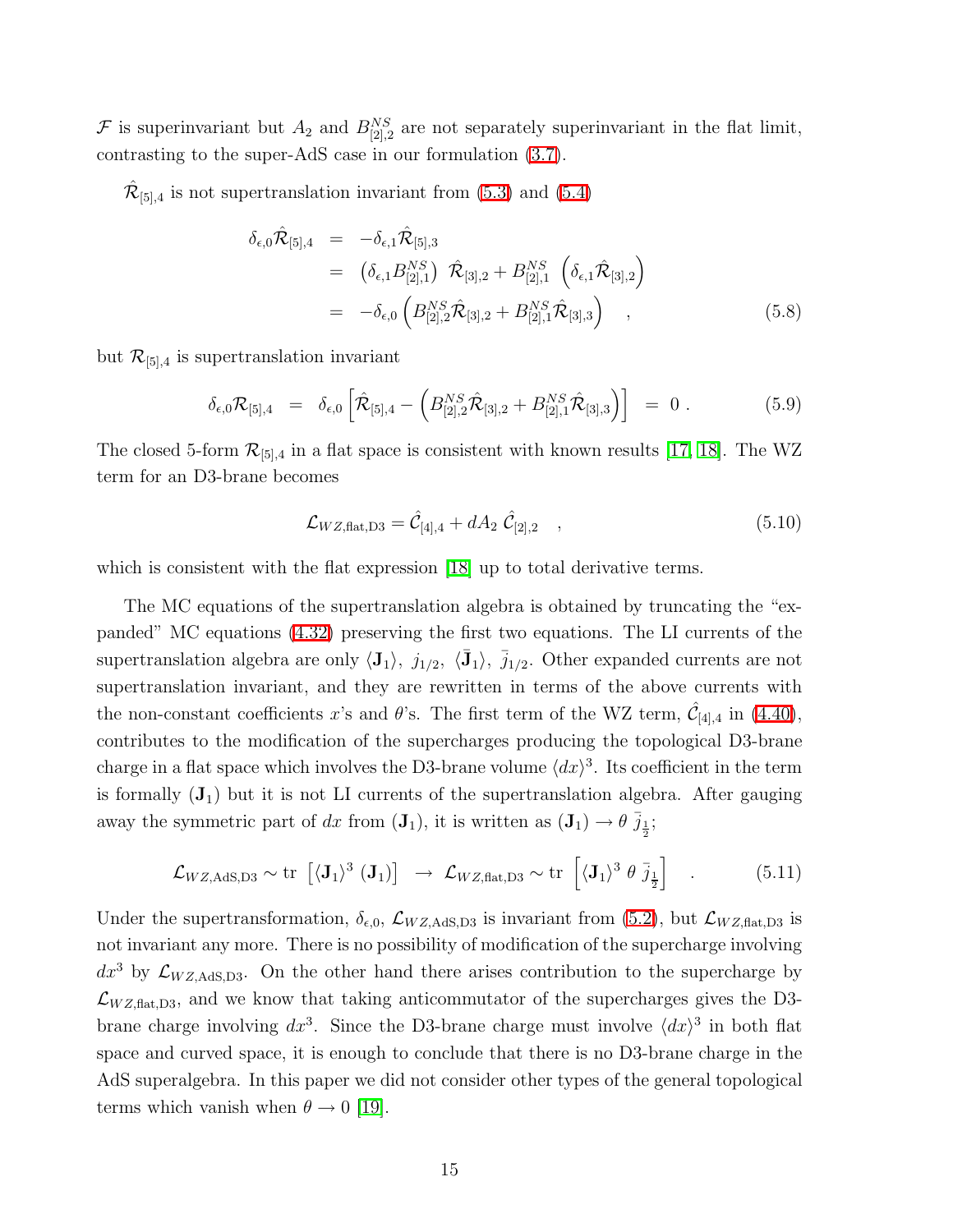### 6 Discussion and conclusions

We have obtained concrete expression of the WZ terms for D<sub>p</sub>-branes with  $p = -1, 1, 3$  in the  $AdS_5 \times S^5$  space. D-instanton is described by the auxiliary degree of freedom of  $GL(1)$ in the Roiban-Siegel formalism. We have shown that the WZ term for a D3-brane in the AdS space can not be written in terms of the LI currents but in terms of the "expanded" currents. This "expansion" procedure can be generalized as the prescription of obtaining an expression of a  $(p+1)$ -form WZ term for a *p*-brane in AdS spaces.

Flat limit of the WZ term for a D3-brane is also examined. Since the super-AdS transformation rules depend on the expansion parameter, the supertranslation invariance and the closure of the WZ term must be examined carefully in the flat limit. The degree of freedom of the DBI field plays essential role to absorbe the divergent term in the flat limit.

The "would-be" topological term,  $dx^3$ , in the flat WZ term can be traced back into the AdS WZ term as  $\text{tr} \langle \mathbf{J}_1 \rangle^3(\mathbf{J}_1)$ . This term keeps the left-invariance  $(\delta_{\epsilon,0})$  in the AdS space, so the corresponding term does not modify the supercharges in the AdS space. There is no topological extension of the super-AdS algebra. The indices of the "would-be" topological term,  $\langle J \rangle^3_{(ab)}$ , has the same indices as the Lorentz rotation generator  $M_{(ab)}$ , so it can be absorbed into the Lorentz rotation generator analogous to [\[10\]](#page-17-3).

For a fundamental superstring (F1) case the AdS-WZ term is given by  $\mathcal{L}_{WZ,AdS,F1} =$  $B_{[2]}^{NS}$  as [\(3.1\)](#page-4-1). In flat space the action of the F1-brane is rescaled as  $\mathcal{L}_{F1} \to s^2 \mathcal{L}_{F1}$ ;

$$
\mathcal{L}_{WZ, \text{flat}, F1} = \lim_{s \to 0} \frac{1}{s^2} \mathcal{L}_{WZ, \text{AdS}, F1} \n= \lim_{s \to 0} \frac{1}{s} B_{[2], 1}^{NS} + B_{[2], 2}^{NS} ,
$$
\n(6.1)

so the singular term  $B_{[2],1}^{NS}$  must be subtracted in the limiting procedure. The non-singular term  $B_{[2],2}^{NS}$  corresponds to the familiar WZ term for a flat superstring. Since  $B_{[2],1}^{NS}$  is a total derivative term, it may be also subtracted from the WZ term for a superstring in the AdS space

$$
\tilde{\mathcal{L}}_{WZ,\text{AdS},\text{F1}} = B_{[2]}^{NS} - B_{[2],1}^{NS} = \int_0^1 dt \ H_{[3]}^{NS}(t) \tag{6.2}
$$

<span id="page-15-0"></span>which corresponds to the one given by Metsaev and Tseytlin [\[4\]](#page-16-3). As shown in [\(5.4\)](#page-13-2)  $B_{[2],1}^{NS}$  is not super-AdS invariant but pseudoinvariant,  $\tilde{\mathcal{L}}_{W Z, AdS,F1}$  is also pseudoinvariant under the super-AdS transformation. In this case we have a string charge in the anticommutator of supercharges which corresponds to the one calculated in  $[8]$ . <sup>1</sup> This superalgebra

<sup>&</sup>lt;sup>1</sup>We thank Peeters and Zamaklar for suggesting the following consideration. In our notation the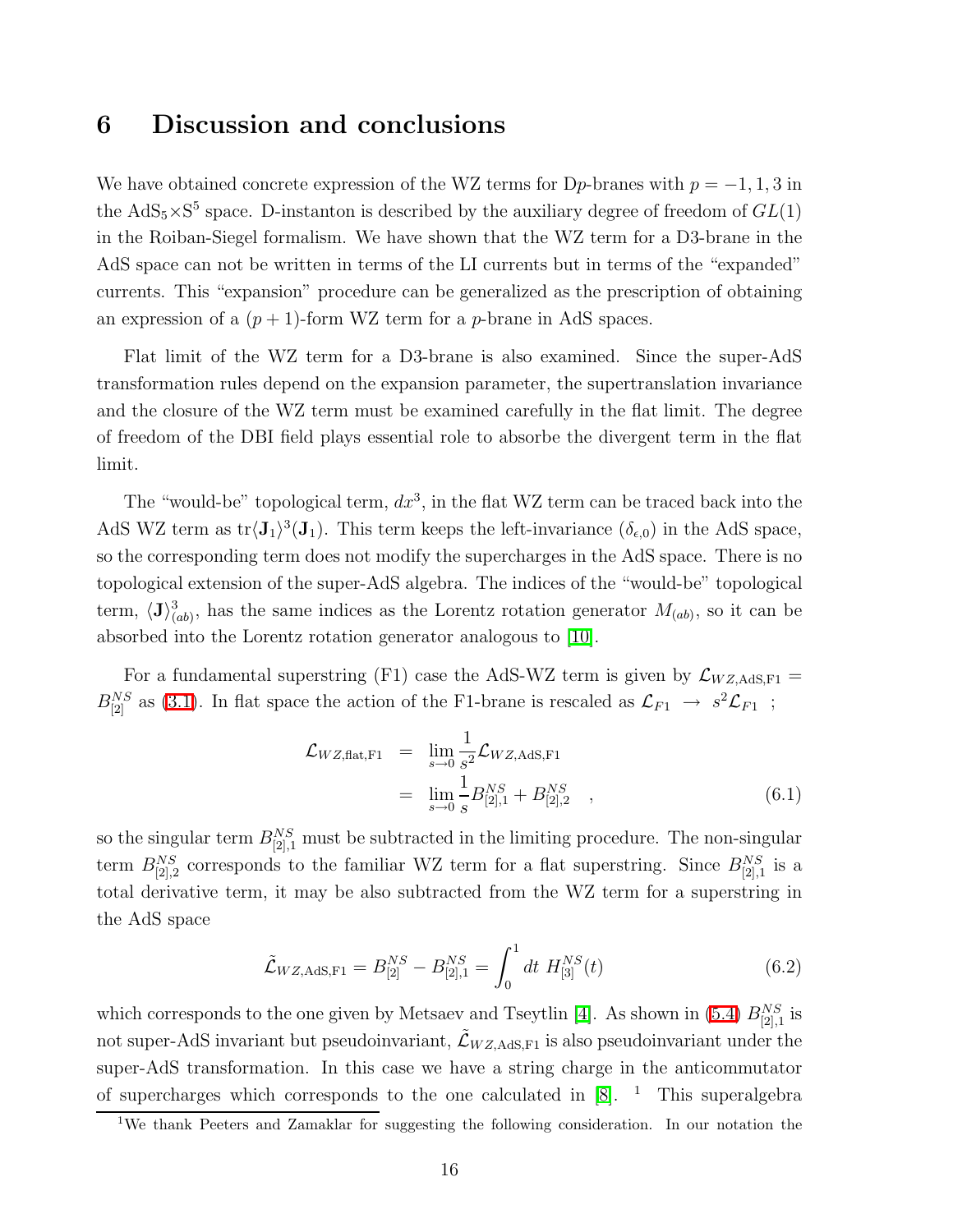containing the string charge satisfies the Jacobi identity. This formulation manifests the topological term in the flat limit. In the AdS space it seems that both  $\mathcal{L}_{WZ,AdS,F1}$  in [\(3.1\)](#page-4-1) and  $\mathcal{L}_{WZ, \text{AdS}, F1}$  in [\(6.2\)](#page-15-0) are allowed.

The point is that WZ terms for branes in the flat space can not be superinvariant resulting the brane charges in their superalgebras, but the ones in the AdS space can be "superinvariant" resulting no brane charges. Careful flat limiting leads to the correct flat BPS condition realized as the topological extension of the superalgebra.

#### Acknowledgments

M.H. thanks to Shunya Mizoguchi for fruitful discussions especially on cohomology.

# <span id="page-16-0"></span>References

- <span id="page-16-1"></span>[1] J. A. de Azcárraga and P. K. Townsend, *Phys. Rev. Lett.* **62** (1989) 2579.
- <span id="page-16-2"></span>[2] J. A. de Azc´arraga, J. P. Gauntlett, J. M. Izuquierdo and P. K. Townsend, *Phys. Rev. Lett.* 63 (1989) 2443.
- <span id="page-16-3"></span>[3] C. Chevalley and S. Eilenberg, *Trans. Am. Math. Soc.* 63 (1948) 85.
- <span id="page-16-4"></span>[4] R.R. Metsaev and A.A. Tseytlin, *Nucl. Phys.* B533 (1998) 109, [hep-th/9805028.](http://arXiv.org/abs/hep-th/9805028)
- <span id="page-16-5"></span>[5] R.R. Metsaev and A.A. Tseytlin, *Phys. Lett.* B436 (1998) 281, [hep-th/9806095.](http://arXiv.org/abs/hep-th/9806095)
- [6] N. Berkovits, M. Bershadsky, T. Hauer, S. Zhukov and B. Zwiebach, *Nucl. Phys.* B567 (2000) 61, [hep-th/9907200.](http://arXiv.org/abs/hep-th/9907200)

subtracted total derivative term is  $B_{[2],1}^{NS} = \frac{1}{2} \text{tr} \left( d\theta d\theta - d\bar{\theta} d\bar{\theta} \right)$ . Under the super-AdS transformation [\(5.1\)](#page-12-0) in this gauge the WZ term becomes total derivative term as

$$
\delta_{\epsilon}\tilde{\mathcal{L}}_{WZ,\text{AdS},\text{F1}} = d \text{ tr}\left(d\delta_{\epsilon}\theta \ \theta - d\delta_{\epsilon}\bar{\theta} \ \bar{\theta}\right) \tag{6.3}
$$

<span id="page-16-6"></span>where dx is preferred than bare x at the time-component surface term. We denote the global  $GL(4|4)$ generators as  $G_{MN} = Z_M{}^A \Pi_{AN}$  with canonical conjugates  $\Pi_A{}^M$ . These charges get total derivative term contribution from [\(6.3\)](#page-16-6) as demonstrated in [\[10\]](#page-17-3)

$$
\tilde{G}_{m\bar{n}} = G_{m\bar{n}} + \int (\partial_{\sigma} x_m{}^a) \bar{\theta}_{\bar{n}a} , \quad \tilde{\bar{G}}_{\bar{m}n} = \bar{G}_{\bar{m}n} - \int (\partial_{\sigma} \bar{x}_{\bar{m}}{}^{\bar{a}}) \theta_{n\bar{a}} , \qquad (6.4)
$$

then anticommutator of  $\tilde{G}_{m\bar{n}}$ 's produces the string charge as

$$
\{\tilde{G}_{m\bar{n}}, \tilde{G}_{l\bar{k}}\} = \Omega_{\bar{n}\bar{k}} \int \partial_{\sigma} \left(x_m^{\ a} x_{l a}\right) \tag{6.5}
$$

which corresponds to the string charge in [\[8\]](#page-17-1).